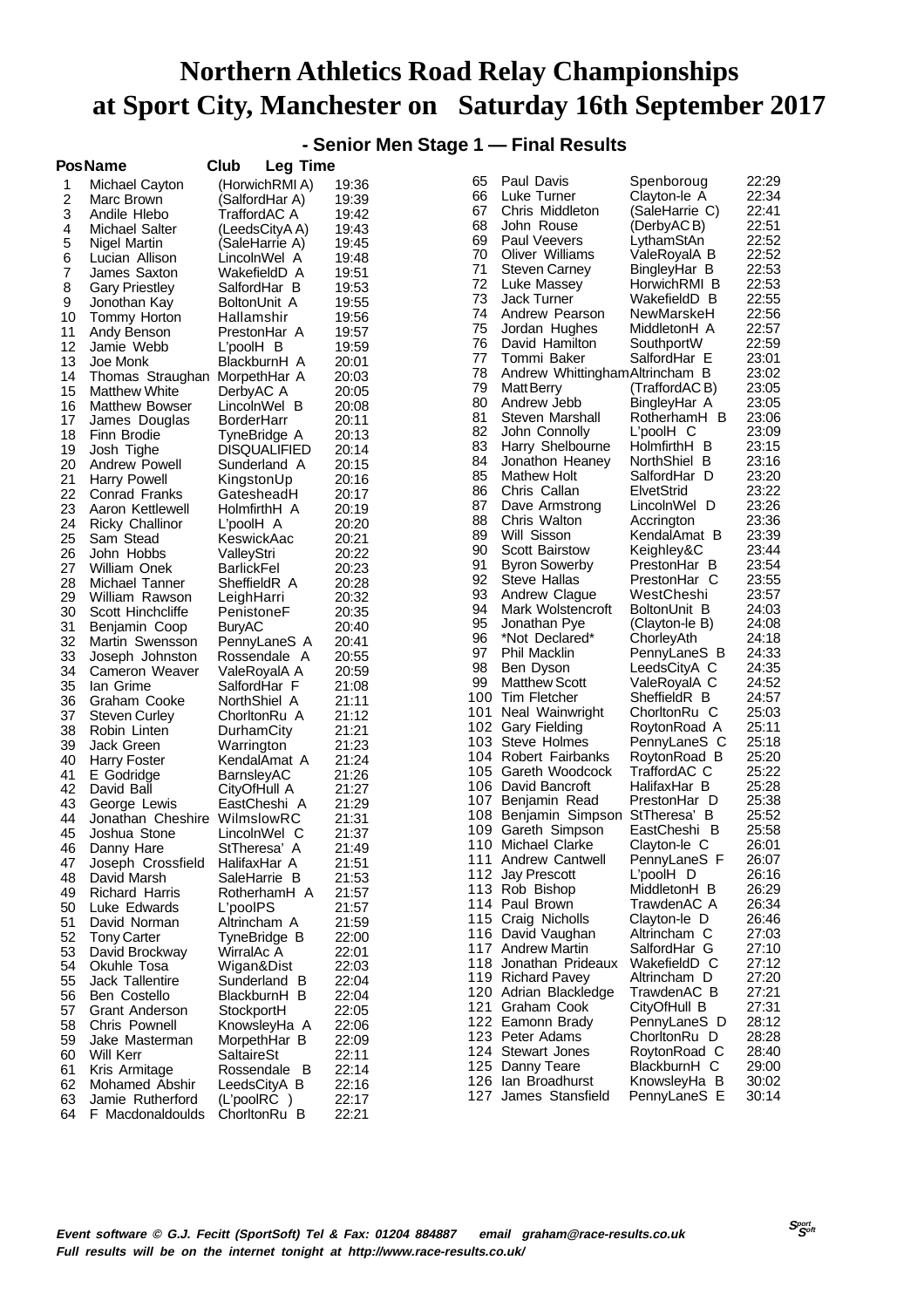#### **Northern Athletics Road Relay Championships at Sport City, Manchester on Saturday 16th September 2017 - Senior Men Stage 2 — Final Results**

**PosName Club Leg TimeCum Time Gain**

|    |                                | -- 9                |       |                                       |      |                                      |                     |       |                                      |
|----|--------------------------------|---------------------|-------|---------------------------------------|------|--------------------------------------|---------------------|-------|--------------------------------------|
| 1  | Aaron Scott                    | LincolnWel A        | 19:50 | $39:38+$<br>5                         | 69   | Jack Thorp                           | BingleyHar A        | 22:40 | 45:45 + 11                           |
| 2  | Gavin Hill                     | <b>DISQUALIFIED</b> | 20:03 | 3<br>$39:48+$                         | 70   | Stephen Smith                        | ChorltonRu B        | 23:25 | 45:46 - 6                            |
| 3  | Carl Avery                     | MorpethHar A        | 19:46 | $39:49 + 11$                          | 71   | Stewart Knowles                      | WakefieldD B        | 22:52 | $\overline{2}$<br>$45:47+$           |
|    |                                |                     |       |                                       | 72   | David Maher                          | <b>DISQUALIFIED</b> | 23:01 | 7<br>$46:06+$                        |
| 4  | Karl Darcy                     | BoltonUnit A        | 20:05 | $40:00+$<br>5                         |      |                                      |                     |       |                                      |
| 5  | lan Conroy                     | (HorwichRMI A)      | 20:35 | $\overline{4}$<br>$40:11 -$           | 73   | Josh Betteley                        | ValeRoyalA B        | 23:23 | $46:15 - 3$                          |
| 6  | Bruno Lima                     | (SalfordHar A)      | 20:33 | 4<br>40:12 -                          | 74   | Paul Jibson                          | MiddletonH A        | 23:39 | $46:36+$<br>$\overline{1}$           |
| 7  | David Devine                   | L'poolH A           | 19:53 | $40:13 + 17$                          | 75   | Mike Harris                          | Wigan&Dist          | 24:40 | 46:43-21                             |
|    |                                |                     |       |                                       | 76   | Daniel Maynard                       | BlackburnH B        | 24:40 | 46:44 - 20                           |
| 8  | Andrew Challenger Hallamshir   |                     | 20:18 | $40:14 +$<br>2                        |      |                                      |                     |       |                                      |
| 9  | Michael Burrett                | (LeedsCityA A)      | 20:32 | 5<br>40:15 -                          | 77   | Adrian Fuller                        | Altrincham B        | 23:46 | $46:48 + 1$                          |
| 10 | <b>Matthew Grieve</b>          | BorderHarr          | 20:09 | $\overline{7}$<br>$40:20 +$           | 78   | Adam Roberts                         | PrestonHar B        | 23:06 | 47:00 + 13                           |
|    |                                |                     |       |                                       | 79   | Dave Alexander                       | WestCheshi          | 23:12 | 47:09+14                             |
| 11 | Mark Walsh                     | SalfordHar B        | 20:31 | 3<br>$40:24 -$                        |      |                                      |                     |       |                                      |
| 12 | C Durney                       | PrestonHar A        | 20:41 | $40:38 -$<br>1                        | 80   | Kevin Russell                        | SalfordHar F        | 26:19 | $47:27 - 45$                         |
| 13 | Michael Hedley                 | TyneBridge A        | 20:27 | $40:40+$<br>5                         | 81   | Simon Ellis                          | NorthShiel B        | 24:17 | $47:33+$<br>- 3                      |
| 14 | Kevin Jeffress                 | Sunderland A        | 20:34 | 6<br>40:49+                           | 82   | Leigh Macdonald                      | LincolnWel D        | 24:10 | $47:36+$<br>- 5                      |
|    |                                |                     |       |                                       | 83   | *Not Declared*                       | ChorleyAth          | 23:24 | $47:42 + 13$                         |
| 15 | James Craig                    | BarlickFel          | 20:34 | $40:57 + 12$                          |      |                                      |                     |       |                                      |
| 16 | David Horniman                 | TraffordAC A        | 21:16 | 40:58 - 13                            | 84   | Mark Hulmston                        | WirralAc A          | 25:43 | 47:44 - 31                           |
| 17 | Baldvin Magnusson KingstonUp   |                     | 20:42 | $40:58+$<br>4                         | 85   | Lee Foley                            | PrestonHar C        | 23:51 | 47:46+<br>$\overline{7}$             |
| 18 | Thomas Trimble                 | LincolnWel B        | 20:51 | 2<br>40:59 -                          | 86   | Glen Goodwin                         | Accrington          | 24:12 | $47:48+$<br>2                        |
|    |                                |                     |       |                                       | 87   | Daniel Shaw                          | HolmfirthH B        | 24:42 | $47:57 -$<br>$\overline{4}$          |
| 19 | Jed Marshall                   | GatesheadH          | 20:43 | 3<br>41:00+                           |      |                                      |                     |       |                                      |
| 20 | S Hebblethwaite                | KeswickAac          | 20:41 | 5<br>$41:02+$                         | 88   | Will Marshall                        | LeedsCityA C        | 23:23 | $47:58 + 10$                         |
| 21 | <b>Grant Cunliffe</b>          | Rossendale A        | 20:14 | 41:09 + 12                            | 89   | Philip Lee                           | KendalAmat B        | 24:26 | 48:05<br>0                           |
| 22 | Paul Marchant                  | WakefieldD A        | 21:19 | 41:10 - 15                            | 90   | Neil Bullock                         | PennyLaneS B        | 23:34 | $48:07+$<br>- 7                      |
|    |                                |                     |       |                                       | 91   | Daniel Grant                         | StTheresa' A        | 26:29 | $48:18 - 45$                         |
| 23 | <b>Jack Morris</b>             | StockportH          | 19:10 | 41:15+34                              |      |                                      |                     |       |                                      |
| 24 | Neil Pendlebury                | LeighHarri          | 20:57 | 41:29+<br>- 5                         | 92   | Stephen Bonney                       | BoltonUnit B        | 24:16 | $48:19+$<br>- 2                      |
| 25 | Joseph Booth                   | DerbyAC A           | 21:43 | $41:48 - 10$                          | 93   | <b>Trevor Rayner</b>                 | SalfordHar E        | 25:24 | 48:25 - 16                           |
| 26 | C Davies                       | BlackburnH A        | 21:52 | $41:53 - 13$                          | 94   | Richard Stevenson                    | (Clayton-le B)      | 24:19 | $48:27+$<br>- 1                      |
|    |                                |                     |       |                                       | 95   | Jamesandrew Lee                      | ElvetStrid          | 25:33 | $48:55 -$<br>9                       |
| 27 | Joseph Ford                    | L'poolH B           | 22:14 | 42:13 - 15                            |      |                                      |                     |       |                                      |
| 28 | Ted Chamberlain                | HolmfirthH A        | 22:03 | 42:22 -<br>5                          | 96   | <b>Anthony Everitt</b>               | ChorltonRu C        | 24:32 | 5<br>$49:35+$                        |
| 29 | <b>Stuart Little</b>           | SheffieldR A        | 22:07 | $42:35 -$<br>1                        | 97   | Jed Turner                           | SheffieldR B        | 24:42 | $49:39+$<br>3                        |
| 30 | Daniel Racle                   | Altrincham A        | 20:39 | $42:38 + 21$                          | 98   | Paul Berry                           | HalifaxHar B        | 24:34 | 8<br>$50:02+$                        |
|    |                                |                     |       |                                       | 99   | George Dennis                        | Keighley&C          | 26:57 | 9<br>50:41 -                         |
| 31 | Jacobjohn Brown                | ValeRoyalA A        | 21:41 | 3<br>$42:40+$                         |      |                                      |                     |       |                                      |
| 32 | Daniel Fisher                  | ValleyStri          | 22:22 | 42:44 -<br>6                          | 100  | Graham Holbrook                      | TraffordAC C        | 25:31 | $50:53+$<br>5                        |
| 33 | Mussie Kassa                   | EastCheshi A        | 21:16 | $42:45+10$                            | 101  | Mike Pickering                       | RoytonRoad A        | 26:02 | $\overline{\phantom{0}}$<br>$51:13+$ |
| 34 | James Ardin                    | <b>BuryAC</b>       | 22:10 | $42:50 -$<br>3                        |      | 102 Terry Hellings                   | LythamStAn          | 28:30 | $51:22 - 33$                         |
|    |                                |                     |       |                                       | 103  | Kevin Fentonclough                   | TrawdenAC A         | 25:11 | $51:45+11$                           |
| 35 | David Wyeth                    | ChorltonRu A        | 21:42 | $\overline{2}$<br>$42:54+$            |      |                                      |                     |       |                                      |
| 36 | Michael Dawson                 | NorthShiel A        | 21:45 | 42:56<br>0                            | 104  | Darren Kinder                        | PrestonHar D        | 26:16 | $51:54+$<br>- 3                      |
| 37 | Jonathan Wilkinson             | DurhamCity          | 21:42 | $43:03+$<br>1                         | 105  | Robert Kellett                       | RoytonRoad B        | 26:37 | $51:57 -$<br>1                       |
| 38 | Chris Maher                    | PennyLaneS A        | 22:28 | 6<br>$43:09 -$                        | 106  | Darren Smith                         | EastCheshi B        | 26:00 | 3<br>$51:58+$                        |
|    |                                |                     |       |                                       | 107. | Michael O'rourke                     | PennyLaneS C        | 27:05 | $52:23 -$<br>4                       |
| 39 | Joe Sagar                      | Spenboroug          | 20:41 | $43:10 + 26$                          |      |                                      |                     | 25:48 | $52:51+$<br>8                        |
| 40 | Luke Gamble                    | Warrington          | 22:03 | 43:26 -<br>1                          | 108  | David Ainsworth                      | Altrincham C        |       |                                      |
| 41 | Daniel Collinge                | Clayton-le A        | 21:00 | $43:34 + 25$                          | 109  | Robert Morrison                      | Clayton-le C        | 26:59 | $53:00+$<br>1                        |
| 42 | Daniel Jones                   | L'poolPS            | 21:41 | 43:38+<br>8                           | 110  | Martin Sampson                       | MiddletonH B        | 27:00 | 3<br>$53:29+$                        |
|    |                                |                     | 22:09 | $43:40+$<br>1                         | 111  | Daz Hewitt                           | WakefieldD C        | 26:46 | $\overline{7}$<br>$53:58+$           |
| 43 | Rob Downs                      | WilmslowRC          |       |                                       |      | lan Wright                           |                     |       | 9                                    |
| 44 | James Toohey                   | (L'poolRC)          | 21:31 | $43:48 + 19$                          | 112  |                                      | CityOfHull B        | 27:38 | $55:09+$                             |
| 45 | Jake Richardson                | LincolnWel C        | 22:12 | 0<br>43:49                            | 113  | <b>Richard Costain</b>               | PennyLaneS D        | 26:59 | - 9<br>$55:11 +$                     |
| 46 | Michael Gaughan                | HalifaxHar A        | 22:04 | $43:55+$<br>1                         |      | 114 Andrew Knowles                   | BlackburnH C        | 26:27 | $55:27 + 11$                         |
| 47 |                                |                     | 21:43 | $43:59 + 15$                          | 115  | <b>Carl Carey</b>                    | Clayton-le D        | 28:42 | 55:28<br>0                           |
|    | Patrick Vis                    | LeedsCityA B        |       |                                       |      | 116 Peter Mainwaring                 | ChorltonRu D        | 27:29 | $55:57+$<br>$\overline{7}$           |
| 48 | Jon Waller                     | PenistoneF          | 23:28 | $44:03 - 18$                          |      |                                      |                     |       |                                      |
| 49 | Connor Richardson Rossendale B |                     | 21:52 | $44:06 + 12$                          | 117  | <b>Richard Pettitt</b>               | ValeRoyalA C        | 31:19 | $56:11 - 18$                         |
| 50 | David Tune                     | RotherhamH A        | 22:16 | $44:13 - 1$                           | 118  | John Thompson                        | TrawdenAC B         | 29:08 | $56:29+2$                            |
| 51 | Gareth Booth                   | HorwichRMI B        | 21:23 | $44:16 + 21$                          | 119  | Jeff Norman                          | Altrincham D        | 29:11 | 56:31<br>0                           |
|    |                                |                     |       |                                       |      | 120 Roland Bowness                   | SalfordHar G        | 29:58 | 3<br>$57:08 -$                       |
| 52 | Alexander Birkett              | KendalAmat A        | 22:54 | 44:18 - 12                            |      |                                      |                     |       |                                      |
| 53 | Paul Turnbull                  | TyneBridge B        | 22:19 | $44:19 -$<br>- 1                      | 121  | Paul Cooke                           | RoytonRoad C        | 29:55 | $58:35+3$                            |
| 54 | Matthew Oldham                 | SaleHarrie B        | 22:40 | 44:33 -<br>6                          |      | 122 Barry Bright                     | PennyLaneS F        | 34:09 | $1:00:16 - 11$                       |
| 55 | Peter Hopson                   | SaltaireSt          | 22:27 | $44:38+$<br>5                         |      | 123 Neil Hannett                     | PennyLaneS E        | 31:29 | $1:01:43+4$                          |
|    |                                |                     |       |                                       |      | 124 Chris Wills                      | KnowsleyHa B        |       | 38:54 1:08:56+ 2                     |
| 56 | Neil Cosgrove                  | SouthportW          | 21:43 | $44:42 + 20$                          |      |                                      |                     |       |                                      |
| 57 | Sean Mackie                    | Sunderland B        | 22:45 | 44:49 -<br>$\overline{\phantom{0}}^2$ |      | <b>Fastest runners over stage 2:</b> |                     |       |                                      |
| 58 | David Westbury                 | <b>DISQUALIFIED</b> | 22:14 | $45:05 + 10$                          |      | 1 Jack Morris                        |                     | 19:10 |                                      |
| 59 | Tom Michaelson                 | KnowsleyHa A        | 23:01 | 45:07 - 1                             |      |                                      | StockportH          |       |                                      |
|    |                                |                     |       | $45:14 + 22$                          |      | 2 Carl Avery                         | MorpethHar A        | 19:46 |                                      |
| 60 | Kyle Dentith                   | L'poolH C           | 22:05 |                                       |      | 3 Aaron Scott                        | LincolnWel A        | 19:50 |                                      |
| 61 | Pete Baker                     | CityOfHull A        | 23:55 | 45:22 - 19                            |      |                                      |                     |       |                                      |
| 62 | Philip Leybourne               | SalfordHar D        | 22:06 | $45:26 + 23$                          |      | 4 David Devine                       | L'poolH A           | 19:53 |                                      |
| 63 | F Teklehaimanot                | (SalfordHar C)      | 25:14 | 45:28 - 44                            |      | 5 Gavin Hill                         | <b>DISQUALIFIED</b> | 20:03 |                                      |
| 64 | Sam Garratt                    | NewMarskeH          | 22:34 | $45:30 + 10$                          |      | 6 Karl Darcy                         | BoltonUnit A        | 20:05 |                                      |
|    |                                |                     |       |                                       |      |                                      |                     |       |                                      |
| 65 | David Brooksbank               | BarnsleyAC          | 24:10 | 45:36 - 24                            |      | 7 Matthew Grieve                     | <b>BorderHarr</b>   | 20:09 |                                      |
| 66 | Tom Fordyce                    | <b>DISQUALIFIED</b> | 23:00 | 45:41 +<br>$\overline{1}$             |      | 8 Grant Cunliffe                     | Rossendale A        | 20:14 |                                      |
| 67 | John Convery                   | BingleyHar B        | 22:51 | 45:44 +<br>- 4                        |      |                                      |                     |       |                                      |
| 68 | Rhian Hastey                   | RotherhamH B        | 22:39 | $45:45 + 13$                          |      | 9 Andrew Challenger                  | Hallamshir          | 20:18 |                                      |
|    |                                |                     |       |                                       |      | 10 Michael Hedley                    | TyneBridge A        | 20:27 |                                      |
|    |                                |                     |       |                                       |      |                                      |                     |       |                                      |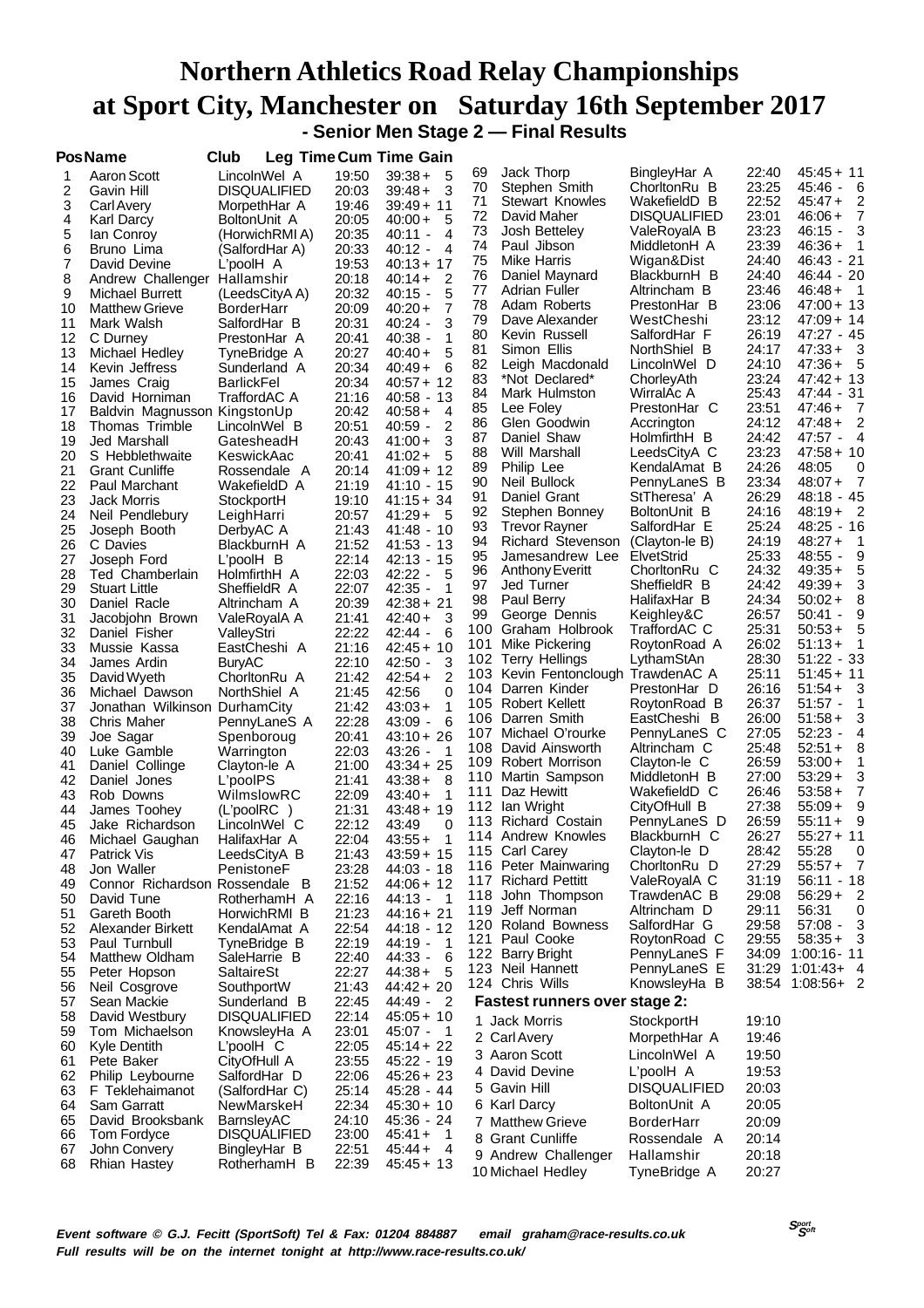|          |                                                |                                            |                |                                                |            | - Senior Men Stage 3 - Final Results          |                              |                |                                             |
|----------|------------------------------------------------|--------------------------------------------|----------------|------------------------------------------------|------------|-----------------------------------------------|------------------------------|----------------|---------------------------------------------|
|          | PosName                                        | Club                                       |                | Leg Time Cum Time Gain                         |            |                                               |                              |                |                                             |
| 1        | Shane Robinson                                 | LincolnWel A                               | 19:38          | 59:16<br>0                                     | 69         | Mark Russell                                  | SalfordHar F                 |                | 21:47 1:09:14+11                            |
| 2        | Carl Hardman                                   | (SalfordHar A)                             | 19:33          | 4<br>$59:45+$                                  | 70<br>71   | Oliversimon Pike<br>Simon Fielding            | PenistoneF<br>BingleyHar B   |                | 25:23 1:09:26 - 22<br>23:49 1:09:33- 4      |
| 3        | Daniel Kashi                                   | (SaleHarrie A)                             | 21:00          | 1<br>1:00:48-                                  | 72         | Ross Penny                                    | WakefieldD B                 |                | 23:54 1:09:41 -<br>1                        |
| 4<br>5   | <b>Richard Burney</b><br>Grant Johnson         | L'poolH A<br>SalfordHar B                  | 20:35<br>20:26 | 3<br>$1:00:48+$<br>$1:00:50+$<br>-6            | 73         | Thomas Booth                                  | WestCheshi                   |                | 22:50 1:09:59+ 6                            |
| 6        | <b>Patrick Martin</b>                          | StockportH                                 | 19:36          | $1:00:51+17$                                   | 74         | Daniel Smithurst                              | BingleyHar A                 | 24:31          | $1:10:16-$<br>5                             |
| 7        | <b>Richard Weir</b>                            | DerbyAC A                                  | 19:20          | 1:01:08+18                                     | 75         | Matt Lloyd                                    | PrestonHar B                 | 23:32          | $1:10:32+3$                                 |
| 8        | William Strangeway LincolnWel B                |                                            | 20:11          | $1:01:10+10$                                   | 76         | Melvin Wallace                                | BarnsleyAC                   | 24:57          | 1:10:33-11                                  |
| 9        | <b>Anthony Valentine</b>                       | BoltonUnit A                               |                | 21:12 1:01:12-<br>5                            | 77         | Carl Mcmahon                                  | SouthportW                   | 26:29          | 1:11:11 - 21                                |
| 10       | Daniel Bebbington                              | PrestonHar A                               | 20:35          | 2<br>1:01:13+                                  | 78         | Jon Brayshaw                                  | LincolnWel D<br>Altrincham B |                | 23:44 1:11:20+ 4<br>1:11:26-2               |
| 11       | <b>Terry Scott</b>                             | TyneBridge A                               |                | $\overline{2}$<br>$20:36$ 1:01:16+             | 79<br>80   | Matt Gawne<br>Michaelcraig Keedy StTheresa' A |                              | 24:38          | 23:13 1:11:31+11                            |
| 12<br>13 | Richard Howarth<br>Calum Holmes                | <b>DISQUALIFIED</b><br><b>DISQUALIFIED</b> | 21:07<br>12:55 | $1:01:18-$<br>-7<br>$1:01:22+81$               | 81         | Phil Riding                                   | PennyLaneS B                 | 23:51          | 1:11:58+ 9                                  |
| 14       | Cameron Bell                                   | Hallamshir                                 |                | 21:10 1:01:24-<br>- 6                          | 82         | Alex Waddelove                                | PrestonHar C                 | 24:16          | 3<br>1:12:02+                               |
| 15       | Andrew Lawrence                                | MorpethHar A                               | 21:36          | 1:01:25 - 12                                   | 83         | Graham Morris                                 | Accrington                   |                | 24:15 1:12:03+<br>3                         |
| 16       | Michael Hoyle                                  | <b>DISQUALIFIED</b>                        |                | 21:14 1:01:29-<br>7                            | 84         | Brandon Holroyd                               | HolmfirthH B                 | 24:08          | 3<br>1:12:05+                               |
| 17       | Thomas Corrigan                                | <b>BarlickFel</b>                          | 20:51          | 2<br>1:01:48-                                  | 85         | Mark Griffiths                                | ElvetStrid                   |                | 23:25 1:12:20+10                            |
| 18       | Robert Webb                                    | Rossendale A                               | 20:40          | 3<br>1:01:49+                                  | 86<br>87   | <b>Chris Povey</b><br>Ronan Kearney           | BoltonUnit B<br>WirralAc A   | 24:42          | 24:02 1:12:21+<br>6<br>3<br>1:12:26-        |
| 19<br>20 | John Mason                                     | BorderHarr                                 | 21:29<br>20:05 | 1:01:49-<br>9<br>6                             | 88         | Gary Wane                                     | Wigan&Dist                   | 25:53          | 1:12:36-13                                  |
| 21       | Chris Arthur<br>lan Dixon                      | BlackburnH A<br>Sunderland A               |                | 1:01:58+<br>7<br>21:14 1:02:03-                | 89         | Luke Wordsworth                               | SalfordHar E                 |                | 24:22 1:12:47+ 4                            |
| 22       | James Cripwell                                 | GatesheadH                                 |                | 3<br>21:22 1:02:22-                            | 90         | Leo Cain                                      | MiddletonH A                 | 26:31          | 1:13:07 - 16                                |
| 23       | Dale Worton                                    | WakefieldD A                               |                | 21:16 1:02:26-<br>1                            | 91         | John Cookson                                  | BlackburnH B                 |                | 26:29 1:13:13-15                            |
| 24       | <b>Matthew Sutton</b>                          | <b>TraffordAC A</b>                        | 22:06          | 1:03:04 -<br>8                                 | 92         | Andy Fury                                     | NorthShiel B                 | 25:41          | 1:13:14 - 11                                |
| 25       | Jack Brothwell                                 | KingstonUp                                 | 22:07          | 1:03:05-<br>8                                  | 93         | Ben Wilkinson                                 | SheffieldR B                 | 23:49          | 1:13:28+ 4                                  |
| 26       | Matthew Sheen                                  | ValeRoyalA A                               | 20:43          | 5<br>1:03:23+                                  | 94<br>95   | Stephen Welch<br>*Not Declared*               | ChorltonRu C<br>ChorleyAth   | 24:46          | 2<br>1:14:21+                               |
| 27<br>28 | James Riley                                    | $L'$ pool $H$ B<br>SheffieldR A            | 21:15<br>20:58 | 1:03:28<br>0<br>1<br>$1:03:33+$                | 96         | Matt Dunn                                     | KendalAmat B                 |                | 26:39 1:14:44-<br>7                         |
| 29       | <b>Matthew Craig</b><br>Bobby Hagan            | KeswickAac                                 | 22:44          | 9<br>1:03:46-                                  | 97         | Michael Fleming                               | RoytonRoad A                 |                | 24:20 1:15:33+<br>4                         |
| 30       | Thomas Kneller                                 | LeighHarri                                 | 22:42          | 6<br>1:04:11 -                                 | 98         | John Whitlow                                  | HalifaxHar B                 | 25:40 1:15:42  | 0                                           |
| 31       | Joseph Hudak                                   | EastCheshi A                               | 21:29          | 2<br>1:04:14+                                  | 99         | Andy Whaley                                   | PrestonHar D                 |                | 24:37 1:16:31+<br>5                         |
| 32       | David Herdsman                                 | ValleyStri                                 |                | 21:37 1:04:21<br>0                             |            | 100 Alfie Walker                              | Keighley&C                   |                | 26:19 1:17:00-                              |
| 33       | Kai Sunman                                     | HolmfirthH A                               | 22:11          | 5<br>1:04:33-                                  | 101        | Martin Greenwood<br>102 David Mcbride         | TrawdenAC A<br>RoytonRoad B  | 25:50          | 25:18 1:17:03+<br>2<br>$1:17:47+$<br>3      |
| 34       | Akkeal Chambers                                | Altrincham A                               | 21:57          | $\overline{4}$<br>$1:04:35-$<br>$\overline{2}$ | 103        | Paolo Guarnieri                               | EastCheshi B                 | 26:01          | $1:17:59+$<br>3                             |
| 35<br>36 | Rob Everson<br>Andrew Haney                    | DurhamCity<br>ChorltonRu A                 | 21:51<br>22:19 | $1:04:54+$<br>$1:05:13-$<br>1                  |            | 104 Andrew Biddle                             | PennyLaneS C                 | 25:43          | $1:18:06+$<br>3                             |
| 37       | Aidan Johnson                                  | RotherhamH A                               | 21:01          | $1:05:14+13$                                   | 105        | Greg Marcroft                                 | TraffordAC C                 | 27:48          | 1:18:41 -<br>5                              |
| 38       | <b>Elliot Kelly</b>                            | NorthShiel A                               | 22:20          | 2<br>1:05:16-                                  |            | 106 Alex Cran                                 | Clayton-le C                 | 26:04          | 3<br>$1:19:04+$                             |
| 39       | Alan Buckley                                   | LeedsCityA B                               | 21:22          | $1:05:21+$<br>- 8                              | 107        | Brad Johnson                                  | Altrincham C                 |                | 26:50 1:19:41+<br>1                         |
| 40       | Luke Bowen                                     | KendalAmat A                               | 21:04          | $1:05:22+12$                                   | 108<br>109 | Jeremy Frain                                  | WakefieldD C                 | 26:25<br>26:11 | 3<br>1:20:23+                               |
| 41       | Chris Fance                                    | Warrington                                 |                | 22:07 1:05:33-<br>1                            | 110        | Paul Bowman<br>Steve Vasiliou                 | CityOfHull B<br>MiddletonH B | 29:12 1:22:41  | $1:21:20+$<br>3<br>0                        |
| 42<br>43 | Stephen Corbishley Rossendale B<br>Marc Thorpe | LincolnWel C                               | 21:28<br>22:02 | $1:05:34+$<br>7<br>2<br>$1:05:51+$             | 111        | Mark Bleasdale                                | BlackburnH C                 | 27:37          | $1:23:04+$<br>3                             |
| 44       | Jack Crook                                     | L'poolPS                                   | 22:21          | 2<br>$1:05:59-$                                |            | 112 David Howard                              | TrawdenAC B                  |                | 27:17 1:23:46+<br>6                         |
| 45       | Jay Clarke                                     | PennyLaneS A                               | 22:53          | 1:06:02-                                       |            | 113 C Jackson                                 | ChorltonRu D                 |                | 28:37 1:24:34+ 3                            |
| 46       | <b>Watson Peel</b>                             | HalifaxHar A                               |                | 0<br>22:13 1:06:08                             |            | 114 Malcolm Balmer                            | PennyLaneS D                 |                | 29:38 1:24:49-<br>1                         |
| 47       | Simon Bolland                                  | Spenboroug                                 |                | 23:09 1:06:19-<br>8                            | 115        | John Moulds                                   | ValeRoyalA C                 | 28:58          | 1:25:09+ 2                                  |
| 48       | Jonathan Bruton                                | HorwichRMI B                               | 22:06          | 3<br>1:06:22+                                  | 117        | 116 Greg Oulton<br>Dave Telford               | LythamStAn<br>Altrincham D   |                | 34:12 1:25:34 - 14<br>29:19 1:25:50+<br>- 2 |
| 49       | Nicholas Barry                                 | SaleHarrie B                               | 21:53          | 5<br>1:06:26+<br>23:01 1:06:35-<br>9           |            | 118 Gary Thomason                             | SalfordHar G                 |                | 29:16 1:26:24+ 2                            |
| 50<br>51 | Matthew Duckworth Clayton-le A<br>Ben Jones    | <b>BuryAC</b>                              |                | 23:47 1:06:37 - 17                             |            | 119 Justin Birtwistle                         | Clayton-le D                 |                | $31:53$ $1:27:21$<br>4                      |
| 52       | Robert Jackson                                 | WilmslowRC                                 |                | 23:10 1:06:50-<br>- 9                          |            | 120 Robert Nixon                              | RoytonRoad C                 |                | 29:44 1:28:19+                              |
| 53       | Dominic Dunn                                   | NewMarskeH                                 |                | 21:38 1:07:08+11                               |            | 121 Andrew Troy                               | PennyLaneS F                 |                | 29:43 1:29:59+<br>1                         |
| 54       | <b>Matthew Nowell</b>                          | SaltaireSt                                 |                | 22:33 1:07:11+ 1                               |            | 122 Richard Stafford                          | PennyLaneS E                 |                | 29:20 1:31:03+<br>1                         |
| 55       | lan Magill                                     | (L'poolRC)                                 |                | 23:27 1:07:15 - 11                             |            | <b>Fastest runners over stage 3:</b>          |                              |                |                                             |
| 56       | Alasdair Blain                                 | TyneBridge B                               | 23:02          | 1:07:21-<br>3                                  |            | 1 Calum Holmes                                | <b>DISQUALIFIED</b>          | 12:55          |                                             |
| 57<br>58 | Alunlloyd Thomas<br>Darren Russell             | (DerbyACB)<br>(TraffordACB)                |                | 22:58 1:08:03+<br>-1<br>22:01 1:08:07+14       |            | 2 Richard Weir                                | DerbyAC A                    | 19:20          |                                             |
| 59       | Christian Woods                                | L'poolH C                                  |                | 22:57 1:08:11+<br>1                            |            | 3 Carl Hardman                                | (SalfordHar A)               | 19:33          |                                             |
| 60       | Christian Harvey                               | KnowsleyHa A                               |                | 23:07 1:08:14-<br>1                            |            | 4 Patrick Martin                              | StockportH                   | 19:36          |                                             |
| 61       | Christopher Rayner                             | ChorltonRu B                               | 22:28          | $1:08:14+$<br>9                                |            | 5 Shane Robinson                              | LincolnWel A                 | 19:38          |                                             |
| 62       | Benjamin Rix                                   | (SalfordHar C)                             | 22:53          | 1:08:21+<br>1                                  |            | 6 Chris Arthur                                | BlackburnH A                 | 20:05          |                                             |
| 63       | <b>Robert West</b>                             | SalfordHar D                               | 23:03          | 1:08:29-<br>1                                  |            | 7 William Strangeway                          | LincolnWel B                 | 20:11          |                                             |
| 64       | lan Whyman<br>Matt Rowlinson                   | RotherhamH B<br>ValeRoyalA B               |                | 22:45 1:08:30+<br>4<br>22:16 1:08:31+          |            | 8 Grant Johnson                               | SalfordHar B                 | 20:26          |                                             |
| 65<br>66 | Christopher Bell                               | Sunderland B                               |                | 8<br>23:48 1:08:37-<br>9                       |            | 9 Daniel Bebbington                           | PrestonHar A                 | 20:35          |                                             |
| 67       | Dean Hardman                                   | (SaleHarrie C)                             |                | 23:16 1:08:57-<br>1                            |            | 10 Richard Burney                             | L'poolH A                    | 20:35          |                                             |
| 68       | James Pearson                                  | CityOfHull A                               |                | 23:50 1:09:12-<br>$\overline{7}$               |            |                                               |                              |                |                                             |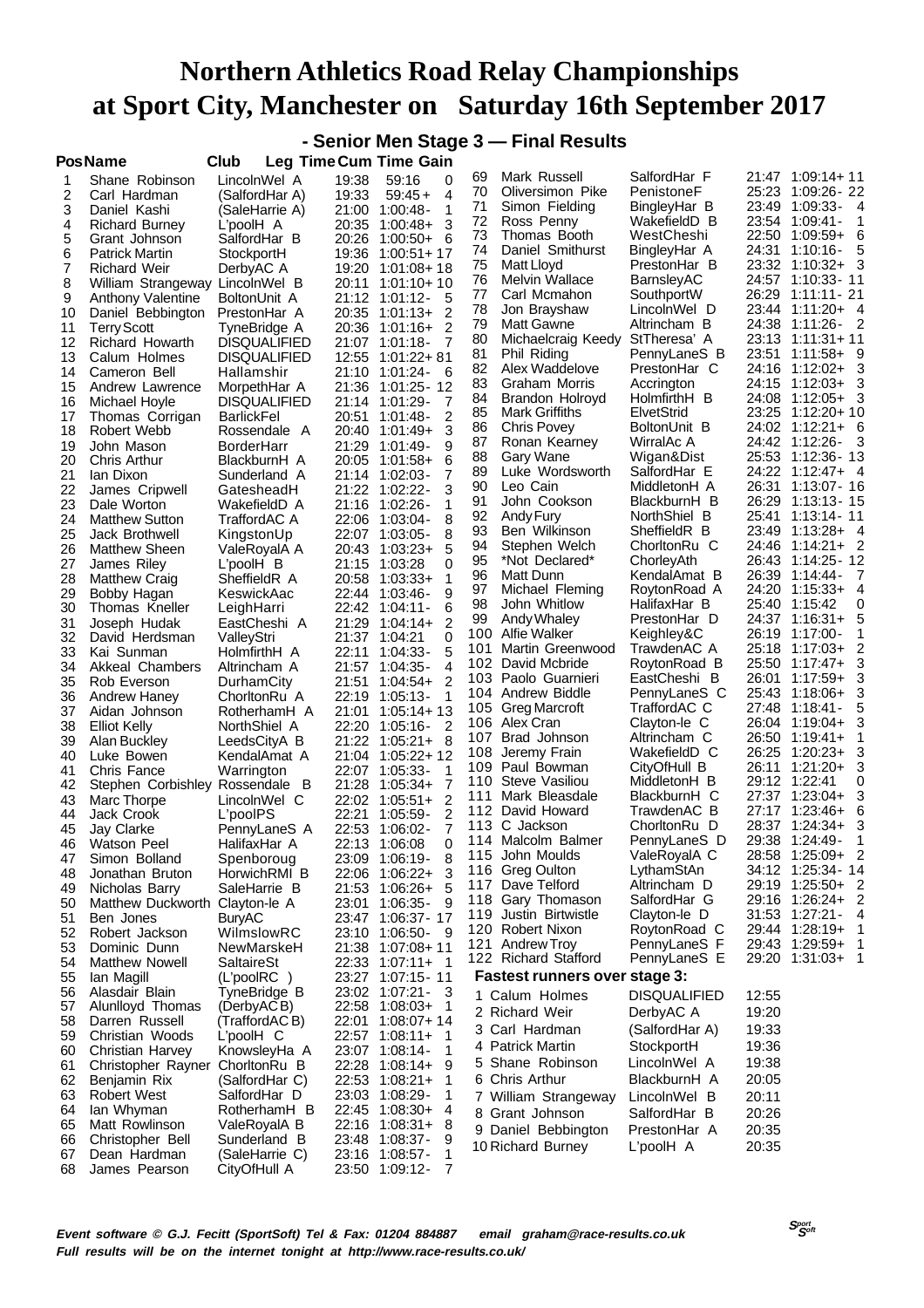### **Northern Athletics Road Relay Championships at Sport City, Manchester on Saturday 16th September 2017 - Senior Men Stage 4 — Final Results**

| <b>PosName</b> |
|----------------|
|----------------|

**PosName Club Leg TimeCum Time Gain**

| ט ו      |                               | ∟⊍ษ               |       | u uu                                  |      |                                      |                |       |                                  |   |
|----------|-------------------------------|-------------------|-------|---------------------------------------|------|--------------------------------------|----------------|-------|----------------------------------|---|
| 1        | James Straw                   | LincolnWel A      |       | 19:57 1:19:13<br>0                    | 68   | Nicholas Harne                       | CityOfHull A   |       | 24:22 1:33:34                    | 0 |
| 2        | Joseph Bailey                 | (SalfordHar A)    |       | 0<br>20:19 1:20:04                    | 69   | Callum Greig                         | Sunderland B   | 25:13 | $1:33:50-$<br>$_{3}$             |   |
| 3        | Dejene Gezimu                 | L'poolH A         | 19:38 | $1:20:26+$<br>$\mathbf 1$             | 70   | Christopher Small                    | (TraffordACB)  | 25:46 | 1:33:53- 12                      |   |
| 4        | <b>Emile Cairess</b>          | (LeedsCityA A)    |       | 19:32 1:21:01+12                      | 71   | Simon Collins                        | PrestonHar B   | 23:38 | $1:34:10+$<br>- 4                |   |
| 5        | lan Hudspith                  | MorpethHar A      | 19:43 | 1:21:08+10                            | 72   | Chris Mdee                           | BingleyHar A   | 24:00 | $1:34:16+$                       | 2 |
| 6        | David Rigby                   | SalfordHar B      | 20:32 | 1:21:22-<br>$\overline{1}$            | 73   | Stephen Fry                          | BingleyHar B   | 25:28 | $1:35:01-$                       | 2 |
| 7        | Ryan Page                     | LincolnWel B      | 20:21 | 1<br>$1:21:31+$                       | 74   | Robert Dobson                        | StTheresa' A   | 24:15 | $1:35:46+$<br>-6                 |   |
| 8        | Nathan Dunn                   | PrestonHar A      | 20:25 | $1:21:38+$<br>2                       | 75   | Tom Roche                            | LincolnWel D   | 24:28 | $1:35:48+$                       | 3 |
| 9        | Marc Fenwick                  | TyneBridge A      |       | $\overline{2}$<br>20:46 1:22:02+      | 76   | David Hughes                         | Altrincham B   | 24:25 | $1:35:51+$<br>- 3                |   |
| 10       | Jack Nixon                    | StockportH        |       | 21:17 1:22:08-<br>4                   | 77   | Mat Nuttall                          | BlackburnH B   | 22:44 | 1:35:57+14                       |   |
| 11       | James Wignall                 | (SaleHarrie A)    | 21:21 | $1:22:09-$<br>8                       | 78   | Alan Durney                          | PrestonHar C   | 24:07 | $1:36:09+$ 4                     |   |
| 12       | Tim Raynes                    | BlackburnH A      |       | 20:19 1:22:17+<br>8                   | 79   | Mark Warner                          | ElvetStrid     | 24:01 | $1:36:21+6$                      |   |
| 13       | Nick Leigh                    | (HorwichRMI A)    | 21:03 | 1:22:21 -<br>1                        | 80   | <b>Matthew Hopkins</b>               | SalfordHar F   |       | 27:17 1:36:31 - 11               |   |
| 14       | Joshua Taylorbrown Hallamshir |                   |       | 20:59 1:22:23<br>0                    | 81   | Chris Pickford                       | BoltonUnit B   | 24:14 | $1:36:35+5$                      |   |
| 15       | Tommy Harrison                | BoltonUnit A      | 21:21 | 6<br>$1:22:33-$                       | 82   | Alex Robinson                        | HolmfirthH B   | 24:32 | $1:36:37+$<br>- 2                |   |
| 16       | Hedley Hardcastle             | DerbyAC A         |       | 21:34 1:22:42-<br>9                   | 83   | Liam Tart                            | BarnsleyAC     | 26:10 | 1:36:43-<br>- 7                  |   |
| 17       | <b>Matthew Harris</b>         | Rossendale A      | 21:08 | $1:22:57+$<br>1                       | 84   | Joe Foy                              | WestCheshi     | 26:44 | 1:36:43-11                       |   |
| 18       | Marc Hartley                  | <b>BarlickFel</b> | 21:21 | $1:23:09-$<br>1                       | 85   | Colin Dobbs                          | PennyLaneS B   | 24:49 | 1:36:47- 4                       |   |
| 19       | Mark Bostock                  | WakefieldD A      |       | $\boldsymbol{4}$<br>21:26 1:23:52+    | 86   | Jordan Hyland                        | Wigan&Dist     | 24:52 | $1:37:28+2$                      |   |
| 20       | <b>Matthew Devlin</b>         | Sunderland A      | 21:54 | $1:23:57+$<br>1                       | 87   | Andrew Kershaw                       | SouthportW     | 26:26 | 1:37:37 - 10                     |   |
| 21       | <b>Jeff Prest</b>             | TraffordAC A      |       | 21:14 1:24:18+<br>3                   | 88   | leuan Kearney                        | WirralAc A     | 25:33 | $1:37:59-$                       | 1 |
| 22       | Ross London                   | <b>BorderHarr</b> |       | 22:39 1:24:28-<br>3                   | 89   | Paul Birkett                         | SalfordHar E   | 25:13 | 1:38:00                          | 0 |
| 23       | Gregan Clarkson               | KingstonUp        |       | 21:37 1:24:42+<br>2                   | 90   | Chris Halstead                       | Accrington     | 26:27 | 1:38:30-                         | 7 |
| 24       | Euan Martin                   | L'poolH B         |       | 21:24 1:24:52+<br>3                   | 91   | John Humphreys                       | MiddletonH A   | 26:23 | $1:39:30-$                       | 1 |
| 25       | Ryan Moore                    | ValeRoyalA A      | 21:50 | $1:25:13+$<br>1                       | 92   | Stuart Holliday                      | ChorltonRu C   | 25:20 | $1:39:41+$                       | 2 |
| 26       | Paul Waller                   | GatesheadH        |       | 4<br>23:32 1:25:54 -                  | 93   | Rob Battye                           | RoytonRoad A   | 24:20 | $1:39:53+$                       | 4 |
| 27       | Mohamed Saleh                 | SheffieldR A      |       | 22:24 1:25:57+<br>1                   | 94   | Robert Cassy                         | SheffieldR B   | 26:55 | $1:40:23-$                       | 1 |
| 28       | Arron Larkin                  | RotherhamH A      |       | 21:01 1:26:15+<br>9                   | 95   | Pete Lloyd                           | Keighley&C     | 24:23 | $1:41:23+$                       | 5 |
| 29       | Thomas Henders                | LeighHarri        |       | 22:52 1:27:03+<br>1                   | 96   | *Not Declared*                       | ChorleyAth     | 27:01 | $1:41:26-$                       | 1 |
| 30       | <b>Gary Scott</b>             | ChorltonRu A      |       | 21:58 1:27:11+<br>6                   | 97   | Peter Gorst                          | KendalAmat B   | 26:49 | $1:41:33-$                       |   |
| 31       | Chris Smith                   | LeedsCityA B      |       | 8<br>21:51 1:27:12+                   | 98   | David Ingle                          | HalifaxHar B   | 26:05 | 1:41:47                          | 0 |
| 32       | Harry Bolton                  | KeswickAac        |       | 23:27 1:27:13-<br>3                   | 99   | Jason Nash                           | NorthShiel B   |       | 28:44 1:41:58-                   | 7 |
| 33       | <b>Philip Hewitt</b>          | HolmfirthH A      |       | 22:45 1:27:18<br>0                    | 100  | Michael Wrigley                      | TrawdenAC A    | 24:59 | $1:42:02+$                       |   |
| 34       | Michael Grimes                | DurhamCity        |       | 1<br>22:33 1:27:27+                   | 101  | Stephen Bonsu                        | PrestonHar D   | 26:07 | $1:42:38-$                       | 2 |
| 35       | Jonathan Ball                 | ValleyStri        |       | 23:14 1:27:35-<br>3                   |      | 102 Gary Matthews                    | EastCheshi B   | 25:16 | $1:43:15+$                       |   |
| 36       | Martin Troop                  | LincolnWel C      |       | 21:47 1:27:38+<br>7                   | 103. | Carl O'callaghan                     | RoytonRoad B   | 26:27 | 1:44:14 -                        | 1 |
| 37       | Gavin Browne                  | EastCheshi A      | 23:26 | 6<br>1:27:40-                         | 104  | John Jensen                          | PennyLaneS C   |       | 26:14 1:44:20                    | 0 |
| 38       | Paul West                     | NorthShiel A      |       | 22:33 1:27:49<br>0                    | 105  | Benjamin Langley                     | TraffordAC C   |       | 26:34 1:45:15                    | 0 |
| 39       | <b>Marcus Preedy</b>          | Rossendale B      | 22:25 | 3<br>1:27:59+                         | 106  | James Boult                          | Clayton-le C   | 26:51 | 1:45:55                          | 0 |
| 40       | Paul Smith                    | Altrincham A      |       | 23:26 1:28:01-<br>6                   | 107  | Graham Harrison                      | Altrincham C   | 26:24 | 1:46:05                          | 0 |
| 41       | Jonathon Bride                | L'poolPS          |       | 22:17 1:28:16+<br>3                   | 108  | James Abel                           | CityOfHull B   | 28:18 | $1:49:38+$                       | 1 |
| 42       | Jack Stubbings                |                   |       | 23:05 1:28:38-<br>1                   | 109  | Thomas Howarth                       | LythamStAn     | 24:25 | 1:49:59+                         |   |
|          |                               | Warrington        |       | 3                                     | 110  | Nick Jones                           | ChorltonRu D   | 26:00 | $1:50:34+$                       | 3 |
| 43<br>44 | Matthew Wilson                | KendalAmat A      |       | 23:19 1:28:41-<br>22:30 1:28:49+<br>3 | 111  | Alan Garvey                          | MiddletonH B   |       | 28:24 1:51:05-                   | 1 |
|          | Tom Dart<br>Kenneth Hunt      | Spenboroug        |       | 22:24 1:28:50+<br>$\boldsymbol{4}$    | 112  | Dale Grimshaw                        | TrawdenAC B    | 28:06 | 1:51:52                          | 0 |
| 45       |                               | SaleHarrie B      |       | 22:56 1:28:58-<br>1                   | 113  | Michael Page                         | WakefieldD C   | 31:29 | $1:51:52-$                       | 5 |
| 46       | Josh Keogh                    | PennyLaneS A      |       | 22:38 1:29:00+<br>1                   |      | 114 Mark Lord                        | BlackburnH C   |       | 29:22 1:52:26-                   | 3 |
| 47       | Paul Massey                   | HorwichRMI B      |       | $\overline{2}$                        |      | 115 Martin Hirrell                   | PennyLaneS D   |       | 27:54 1:52:43-<br>$\overline{1}$ |   |
| 48       | Jonathan Cleaver              | Clayton-le A      |       | 22:53 1:29:28+                        |      | 116 Paul Sale                        | SalfordHar G   |       | 28:12 1:54:36+ 2                 |   |
| 49       | Simon Johnson                 | HalifaxHar A      |       | 3<br>23:49 1:29:57-                   |      | 117 Wayne Mcintosh                   | Clayton-le D   | 31:06 | $1:58:27+2$                      |   |
| 50       | <b>Byron Edwards</b>          | <b>BuryAC</b>     |       | 23:29 1:30:06+<br>-1                  |      | 118 Tony Peacock                     | PennyLaneS E   |       | 29:19 2:00:22+ 4                 |   |
| 51       | <b>Andrew Miles</b>           | ValeRoyalA B      |       | 21:37 1:30:08+14                      |      | 119 Simon Howard                     | RoytonRoad C   |       | 32:18 2:00:37+<br>-1             |   |
| 52       | Chris Tully                   | (SalfordHar C)    |       | 21:48 1:30:09+10                      |      | 120 Michael Devereux                 | PennyLaneS F   |       | 30:41 2:00:40+ 1                 |   |
| 53       | Martin Fillingham             | SaltaireSt        |       | 23:02 1:30:13+<br>$\overline{1}$      |      |                                      |                |       |                                  |   |
| 54       | George Pier                   | (Clayton-le B)    |       | 28:52 1:30:14 - 41                    |      | <b>Fastest runners over stage 4:</b> |                |       |                                  |   |
| 55       | Jonathon Harris               | ChorltonRu B      |       | 22:26 1:30:40+<br>- 6                 |      | 1 Emile Cairess                      | (LeedsCityA A) | 19:32 |                                  |   |
| 56       | <b>Trevor Morris</b>          | WilmslowRC        |       | 23:52 1:30:42-<br>4                   |      | 2 Dejene Gezimu                      | L'poolH A      | 19:38 |                                  |   |
| 57       | Alan Ashton                   | L'poolH C         |       | 2<br>22:33 1:30:44+                   |      | 3 Ian Hudspith                       | MorpethHar A   | 19:43 |                                  |   |
| 58       | Alex Rigby                    | (L'poolRC)        |       | 24:01 1:31:16-<br>3                   |      | 4 James Straw                        | LincolnWel A   | 19:57 |                                  |   |
| 59       | Gary Rowlinson                | (SaleHarrie C)    |       | 22:44 1:31:41+<br>8                   |      |                                      |                |       |                                  |   |
| 60       | Rory Tait                     | TyneBridge B      |       | 24:27 1:31:48-<br>4                   |      | 5 Tim Raynes                         | BlackburnH A   | 20:19 |                                  |   |
| 61       | Richard Wilson                | (DerbyACB)        |       | 24:07 1:32:10-<br>4                   |      | 6 Joseph Bailey                      | (SalfordHar A) | 20:19 |                                  |   |
| 62       | Mathew Dickinson              | SalfordHar D      |       | 23:43 1:32:12+<br>1                   |      | 7 Ryan Page                          | LincolnWel B   | 20:21 |                                  |   |
| 63       | Shaun Dimelow                 | PenistoneF        |       | 23:19 1:32:45+<br>7                   |      | 8 Nathan Dunn                        | PrestonHar A   | 20:25 |                                  |   |
| 64       | Robert Owens                  | KnowsleyHa A      |       | 24:43 1:32:57-<br>-4                  |      | 9 David Rigby                        | SalfordHar B   | 20:32 |                                  |   |
| 65       | <b>Steve Mussett</b>          | NewMarskeH        |       | 26:02 1:33:10 - 12                    |      | 10 Marc Fenwick                      | TyneBridge A   | 20:46 |                                  |   |
| 66       | Chris Griffiths               | RotherhamH B      |       | 24:41 1:33:11-<br>2                   |      |                                      |                |       |                                  |   |
| 67       | Benjamin Khan                 | WakefieldD B      |       | 23:49 1:33:30+ 5                      |      |                                      |                |       |                                  |   |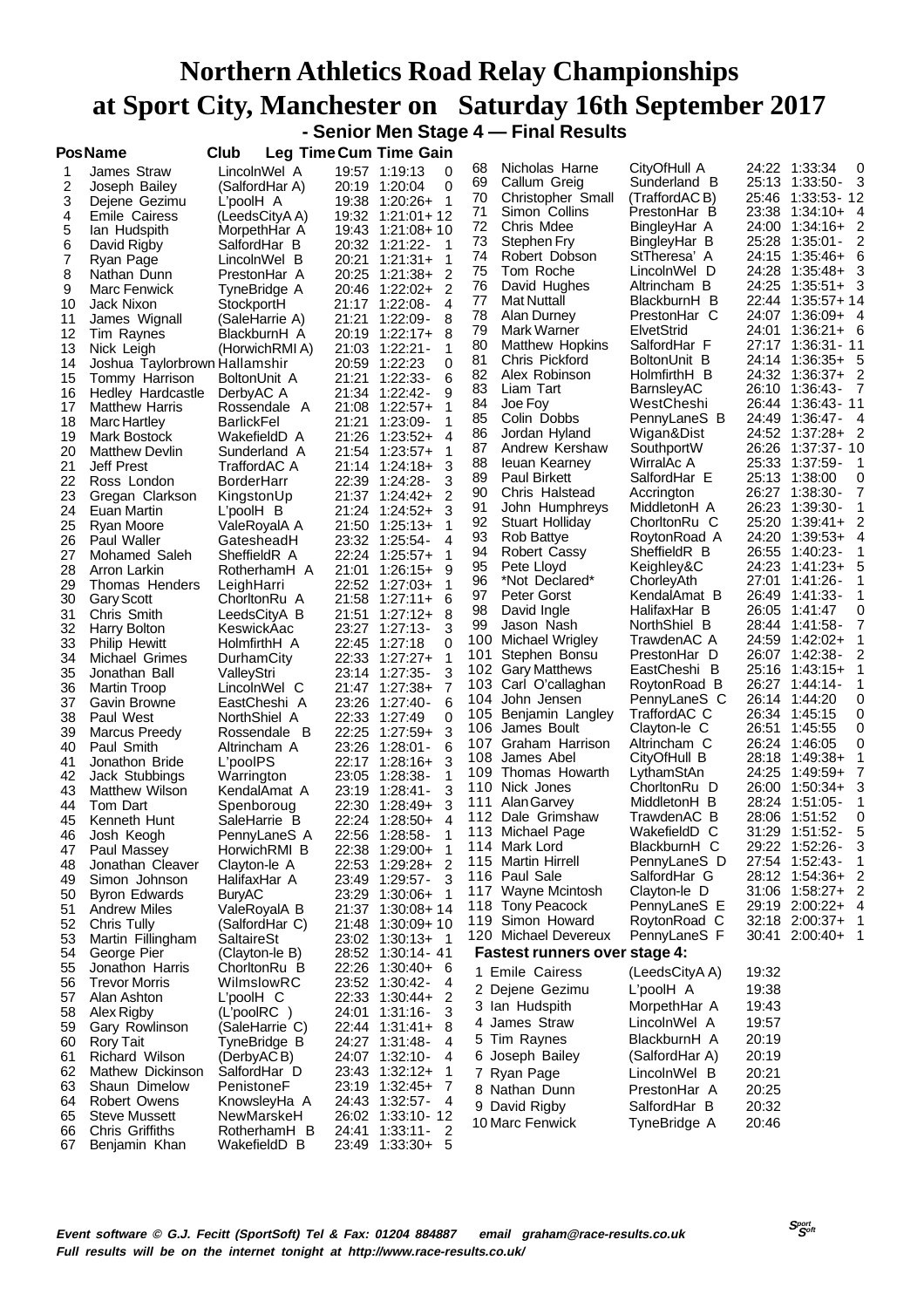## **Northern Athletics Road Relay Championships at Sport City, Manchester on Saturday 16th September 2017 - Senior Men Stage 5 — Final Results**

|    | <b>PosName</b>                 | Club                |       | Leg Time Cum Time Gain       |     |                                      |                |                          |
|----|--------------------------------|---------------------|-------|------------------------------|-----|--------------------------------------|----------------|--------------------------|
| 1  | <b>Tom Straw</b>               | LincolnWel A        |       | 19:39 1:38:52<br>0           | 66  | Michael Lyth                         | NewMarskeH     | 25:24 1:58:34-<br>1      |
| 2  | Stuart Robinson                | (SalfordHar A)      | 20:16 | 0<br>1:40:20                 | 67  | Robert Moore                         | KnowsleyHa A   | 3<br>25:42 1:58:39-      |
| 3  | Thomas Rogerson                | L'poolH A           | 20:25 | 0<br>1:40:51                 | 68  | Andy Gibbons                         | BingleyHar A   | 24:33<br>$1:58:49+$<br>4 |
| 4  | Ossama Meslek                  | (LeedsCityA A)      | 20:52 | 0<br>1:41:53                 | 69  | <b>Martin Peace</b>                  | BingleyHar B   | 24:14<br>$1:59:15+$<br>4 |
| 5  | Jordan Scott                   | MorpethHar A        | 20:46 | 0<br>1:41:54                 | 70  | Reece Lawrence                       | (Clayton-le B) | 29:03<br>1:59:17 - 16    |
| 6  | Phil Williams                  | LincolnWel B        | 21:08 | $1:42:39+$<br>1              | 71  | A Guymer                             | CityOfHull A   | 25:46<br>1:59:20-<br>3   |
| 7  | James Dunce                    | TyneBridge A        | 20:38 | 2<br>$1:42:40+$              | 72  | Michael Littlewood                   | ElvetStrid     | 23:06<br>$1:59:27+$<br>7 |
| 8  | <b>Steve Snape</b>             | SalfordHar B        | 21:23 | $\overline{2}$<br>$1:42:45-$ | 73  | <b>Tony Allinson</b>                 | Sunderland B   | 25:38<br>1:59:28-<br>4   |
| 9  | Robert Little                  | Hallamshir          | 20:32 | $1:42:55+$<br>5              | 74  | Thomas Marshall                      | LincolnWel D   | 23:50<br>1:59:38+        |
| 10 | Nathan Harrison                | (SaleHarrie A)      | 20:49 | $1:42:58+$<br>1              | 75  | George Schofield                     | StTheresa' A   | 24:00 1:59:46-<br>1      |
| 11 | Kevin Farrow                   | DerbyAC A           | 20:22 | 5<br>1:43:04+                | 76  | Paul Abraham                         | Altrincham B   | 24:00 1:59:51<br>0       |
| 12 | Phil Marsden                   | (HorwichRMI A)      | 21:12 | $1:43:33+$<br>1              | 77  | Gary Dean                            | PenistoneF     | 27:08<br>1:59:53 - 14    |
| 13 | M Wigelsworth                  | PrestonHar A        | 22:31 | 5<br>1:44:09-                | 78  | <b>Robert Davies</b>                 | BarnsleyAC     | 23:27<br>$2:00:10+$<br>5 |
| 14 | lan Livesey                    | <b>BarlickFel</b>   |       | 21:12 1:44:21+<br>4          | 79  | Karl Billington                      | BlackburnH B   | 25:23<br>$2:01:20-$<br>2 |
| 15 | Shaun Livesey                  | BlackburnH A        | 22:16 | $1:44:33-$<br>3              | 80  | Jonathon Sykes                       | HolmfirthH B   | 24:47 2:01:24+<br>2      |
| 16 | Andrew Nixon                   | StockportH          |       | 22:50 1:44:58-<br>6          | 81  | Robert Clarke                        | SalfordHar E   | 23:28<br>$2:01:28+$<br>8 |
| 17 | Declan Toomey                  | BoltonUnit A        | 22:28 | 2<br>1:45:01 -               | 82  | Dougie Potter                        | PrestonHar C   | 25:23<br>$2:01:32-$<br>4 |
| 18 | Dominic Walton                 | Rossendale A        | 22:49 | 1:45:46-<br>1                | 83  | Andrew Keeley                        | PennyLaneS B   | 25:27 2:02:14+           |
| 19 | Paul Blakey                    | Sunderland A        | 22:06 | 1<br>$1:46:03+$              | 84  | Paul Platt                           | Wigan&Dist     | 25:32<br>$2:03:00+$<br>2 |
| 20 | Simon O'meara                  | TraffordAC A        | 21:52 | 1<br>1:46:10+                | 85  | Paul Bannister                       | RoytonRoad A   | 23:12 2:03:05+<br>8      |
| 21 | Daniel Franks                  | WakefieldD A        | 22:36 | 2<br>1:46:28-                | 86  | <b>Richard Bargh</b>                 | WirralAc A     | 25:35<br>$2:03:34+$      |
| 22 | <b>Stuart Doyle</b>            | ValeRoyalA A        | 21:30 | 3<br>$1:46:43+$              | 87  | Robert Johnson                       | SouthportW     | 2:03:54<br>26:17<br>0    |
| 23 | Joseph Massingham RotherhamH A |                     | 20:40 | 5<br>$1:46:55+$              | 88  | Philip Doran                         | Accrington     | 25:43<br>$2:04:13+$<br>2 |
| 24 | Alistair Weymouth              | BorderHarr          | 22:29 | 2<br>$1:46:57-$              | 89  | Robert Benson                        | WestCheshi     | 27:35<br>$2:04:18-$<br>5 |
| 25 | Aaron Jarvis                   | L'poolH B           | 22:06 | 1<br>1:46:58-                | 90  | Daniel Vasey                         | ChorltonRu C   | 24:55<br>$2:04:36+$      |
| 26 | <b>Martin Slater</b>           | GatesheadH          | 22:14 | 0<br>1:48:08                 | 91  | Chris Humble                         | MiddletonH A   | 2:04:44<br>0<br>25:14    |
| 27 | Benjamin Mahoney               | SheffieldR A        | 22:56 | 0<br>1:48:53                 | 92  | Joshua Sabery                        | BoltonUnit B   | 28:10 2:04:45-11         |
| 28 | Ben Hobson                     | ChorltonRu A        | 21:52 | 2<br>1:49:03+                | 93  | Philip Mansfield                     | SalfordHar F   | 28:33<br>$2:05:04 - 13$  |
| 29 | Sam Shuttleworth               | LincolnWel C        | 21:59 | 7<br>$1:49:37+$              | 94  | James Thompson                       | SheffieldR B   | 25:36 2:05:59<br>0       |
| 30 | Michael Wade                   | DurhamCity          | 22:22 | $1:49:49+$<br>4              | 95  | Lukas Lee                            | Keighley&C     | 24:40<br>2:06:03<br>0    |
| 31 | Sean Flanagan                  | LeedsCityA B        | 22:38 | 0<br>1:49:50                 | 96  | Paul Redman                          | TrawdenAC A    | 24:04<br>$2:06:06+$<br>4 |
| 32 | Rav Panesar                    | ValleyStri          | 22:21 | $1:49:56+$<br>3              | 97  | Liam Spencer                         | HalifaxHar B   | 24:26<br>$2:06:13+$      |
| 33 | Lavell Pierre                  | HolmfirthH A        | 22:42 | 1:50:00<br>0                 | 98  | Mark Billington                      | PrestonHar D   | 3<br>26:17<br>$2:08:55+$ |
| 34 | Thomas Whitley                 | KingstonUp          | 25:25 | 1:50:07 - 11                 | 99  | *Not Declared*                       | ChorleyAth     | 27:44 2:09:10-<br>3      |
| 35 | Mark Wynne                     | L'poolPS            | 22:22 | 1:50:38+<br>6                |     | 100 Stuart Mcgurk                    | KendalAmat B   | 27:43<br>$2:09:16-$<br>3 |
| 36 | Thomas Rudman                  | Rossendale B        | 23:22 | 3<br>$1:51:21+$              | 101 | Neil Brock                           | RoytonRoad B   | 25:46<br>$2:10:00+$<br>2 |
| 37 | Nathan Postill                 | KeswickAac          | 24:09 | $1:51:22-$<br>5              | 102 | Simon Birtles                        | PennyLaneS C   | 26:36 2:10:56+<br>2      |
| 38 | Richard Johnson                | Altrincham A        | 23:21 | $\overline{2}$<br>$1:51:22+$ | 103 | John Bowker                          | EastCheshi B   | 27:42 2:10:57-           |
| 39 | Daniel Fox                     | Warrington          | 22:50 | 3<br>$1:51:28+$              | 104 | <b>Richard Briscoe</b>               | Clayton-le C   | 26:23<br>$2:12:18+$<br>2 |
| 40 | Nicolas Tynan                  | SaleHarrie B        | 22:41 | $1:51:31+$<br>5              | 105 | Nick Burke                           | Altrincham C   | 27:07<br>$2:13:12+$      |
| 41 | Richard Wilson                 | KendalAmat A        | 23:02 | 2<br>$1:51:43+$              | 106 | Marco Maggio                         | BlackburnH C   | 24:01<br>$2:16:27+$<br>8 |
| 42 | Pauljohn Davies                | NorthShiel A        | 24:02 | $1:51:51-$<br>4              | 107 | Mark Hughes                          | LythamStAn     | 27:28<br>$2:17:27+$      |
| 43 | <b>Tom Brewster</b>            | Clayton-le A        | 22:43 | 5<br>$1:52:11+$              | 108 | Justin Cleary                        | ChorltonRu D   | 26:55<br>$2:17:29+$<br>2 |
| 44 | Graham Douglas                 | PennyLaneS A        | 23:35 | $1:52:33+$<br>2              | 109 | Andy Nicholson                       | WakefieldD C   | 28:05<br>$2:19:57+$<br>4 |
| 45 | John Indricks                  | LeighHarri          | 25:31 | 1:52:34 - 16                 | 110 | Nigel Foo                            | PennyLaneS D   | 5<br>28:01<br>$2:20:44+$ |
| 46 | David Jackson                  | HorwichRMI B        | 23:34 | $1:52:34+$<br>1              | 111 | Spencer Brown                        | NorthShiel B   | 39:08 2:21:06-12         |
| 47 | Will Smith                     | HalifaxHar A        |       | 23:00 1:52:57+ 2             |     | 112 James O'connor                   | SaltordHar G   | 26:56 2:21:32+<br>4      |
| 48 | Nathan Barlow                  | EastCheshi A        |       | 25:26 1:53:06-11             |     | 113 Paul Marsden                     | TrawdenAC B    | 29:54 2:21:46-           |
| 49 | George Thompson                | ValeRoyalA B        | 23:03 | $1:53:11+$<br>-2             |     | 114 Craig Sutherland                 | MiddletonH B   | 30:57 2:22:02-<br>3      |
| 50 | <b>Billy Mccartney</b>         | (SalfordHar C)      |       | 23:05 1:53:14+<br>2          |     | 115 Patrick Walker                   | CityOfHull B   | $2:22:26-$<br>32:48<br>7 |
| 51 | Graham Corbett                 | SaltaireSt          |       | 2<br>23:25 1:53:38+          |     | 116 Matthew Kilburn                  | RoytonRoad C   | 26:28 2:27:05+<br>3      |
| 52 | Keith Mcghie                   | Spenboroug          |       | 24:57 1:53:46-<br>8          |     | 117 Chris Lawrence                   | Clayton-le D   | 29:52 2:28:19<br>0       |
| 53 | Callum Grant                   | L'poolH C           |       | 4<br>23:13 1:53:57+          |     | 118 Tony Green                       | PennyLaneS E   | 29:21 2:29:43<br>0       |
| 54 | Chris Mackay                   | <b>BuryAC</b>       |       | 24:38 1:54:44-<br>4          |     | <b>Fastest runners over stage 5:</b> |                |                          |
| 55 | Will Fossard                   | ChorltonRu B        |       | 24:07 1:54:47<br>0           |     | 1 Tom Straw                          | LincolnWel A   | 19:39                    |
| 56 | Allan Mccormick                | WilmslowRC          | 24:40 | 1:55:22<br>0                 |     | 2 Stuart Robinson                    | (SalfordHar A) | 20:16                    |
| 57 | David Hudson                   | SalfordHar D        |       | 5<br>23:25 1:55:37+          |     | 3 Kevin Farrow                       | DerbyAC A      | 20:22                    |
| 58 | Andrew Dougal                  | TyneBridge B        | 24:01 | 2<br>$1:55:49+$              |     |                                      |                |                          |
| 59 | Kyle Harrison                  | (L'poolRC)          | 24:57 | 1:56:13-<br>1                |     | 4 Thomas Rogerson                    | L'poolH A      | 20:25                    |
| 60 | Matthew Spragg                 | <b>DISQUALIFIED</b> | 24:41 | 1:56:22-<br>1                |     | 5 Robert Little                      | Hallamshir     | 20:32                    |
| 61 | Chris Jordan                   | (DerbyACB)          |       | 24:37 1:56:47<br>0           |     | 6 James Dunce                        | TyneBridge A   | 20:38                    |
| 62 | Greg Kelly                     | (TraffordACB)       | 23:49 | 1:57:42+<br>8                |     | 7 Joseph Massingham RotherhamH A     |                | 20:40                    |
| 63 | Stephen Tilford                | WakefieldD B        |       | 4<br>24:13 1:57:43+          |     | 8 Jordan Scott                       | MorpethHar A   | 20:46                    |
| 64 | Carl Taylor                    | RotherhamH B        |       | 24:55 1:58:06+<br>2          |     | 9 Nathan Harrison                    | (SaleHarrie A) | 20:49                    |
| 65 | Alex Venables                  | PrestonHar B        |       | 24:04 1:58:14+<br>6          |     | 10 Ossama Meslek                     | (LeedsCityA A) | 20:52                    |
|    |                                |                     |       |                              |     |                                      |                |                          |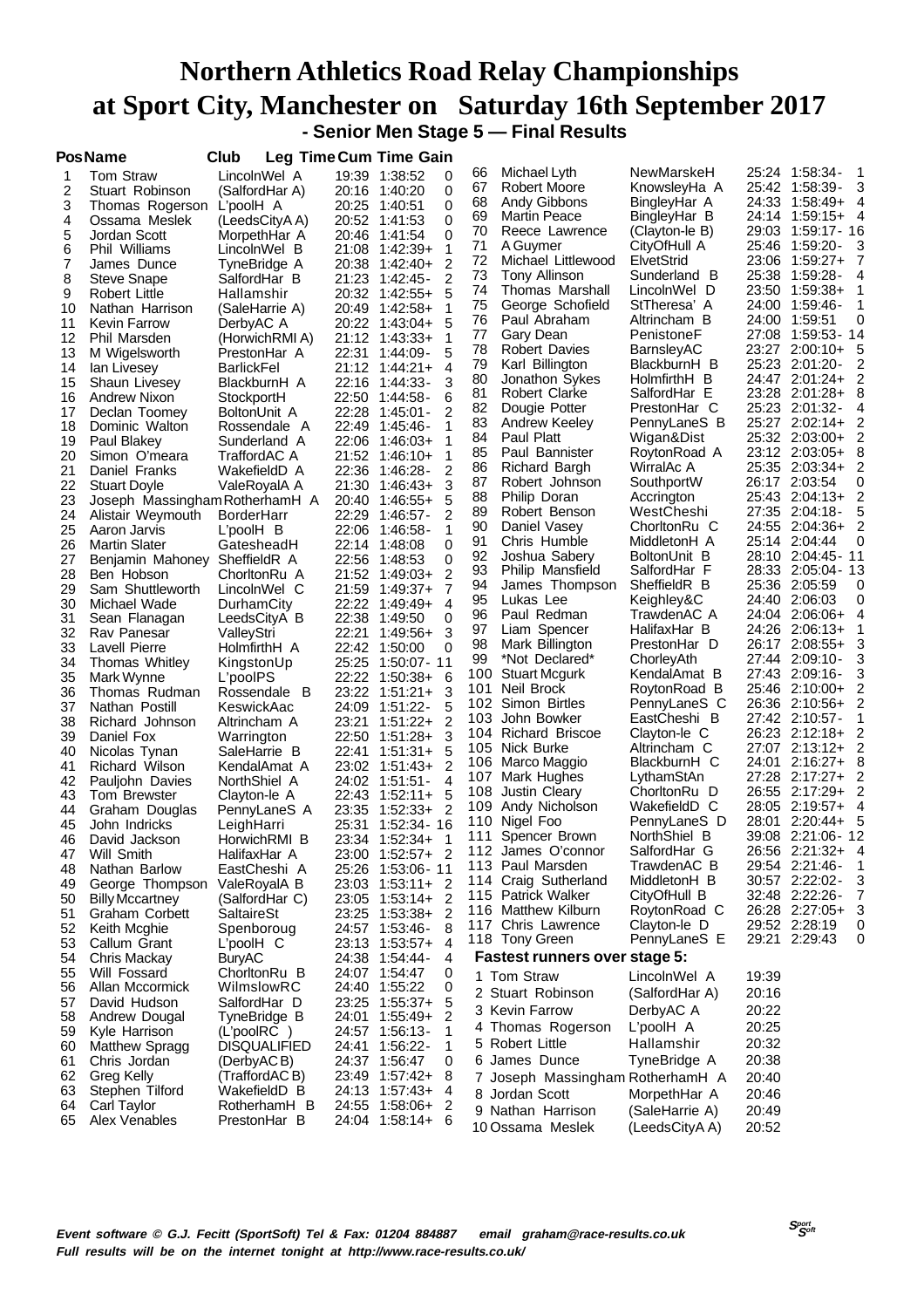**- Senior Men Stage 6 — Final Results**

|          | <b>PosName</b>                           | Club                            |                | <b>Leg Time Cum Time Gain</b>    |                |            |                                         |                              |                                                 |
|----------|------------------------------------------|---------------------------------|----------------|----------------------------------|----------------|------------|-----------------------------------------|------------------------------|-------------------------------------------------|
| 1        | Joe Wilkinson                            | LincolnWel A                    | 19:40          | 1:58:32                          | 0              | 66         | Christopher Ward                        | WakefieldD B                 | 3<br>23:39 2:21:22-                             |
| 2        | Tom Cornthwaite                          | <b>DISQUALIFIED</b>             |                | 20:03 2:00:23                    | 0              | 67         | Adam Fozzard                            | (DerbyACB)                   | 25:06 2:21:53-<br>6                             |
| 3        | John Ashcroft                            | L'poolH A                       |                | 19:47 2:00:38                    | 0              | 68         | Gareth Cooke                            | PenistoneF                   | 22:02 2:21:55+<br>9                             |
| 4        | lan Harding                              | MorpethHar A                    | 20:21          | $2:02:15+$                       | 1              | 69         | Clive Thornton                          | NewMarskeH                   | 24:06 2:22:40-<br>3                             |
| 5        | Nathan Dunn                              | (LeedsCityA A)                  | 20:52          | $2:02:45-$                       | 1              | 70         | Rvan Bradshaw                           | (Clayton-le B)               | 2:22:58<br>23:41<br>0                           |
| 6        | Joshua Bull                              | DerbyAC A                       | 19:48          | $2:02:52+$                       | 5              | 71         | John Parkin                             | BingleyHar B                 | 24:12 2:23:27-<br>2                             |
| 7        | Gareth Raven                             | (SaleHarrie A)                  | 20:30          | $2:03:28+$                       | 3              | 72         | David Darby                             | BarnsleyAC                   | 24:08<br>$2:24:18+$<br>6                        |
| 8        | Tom Charlton                             | TyneBridge A                    |                | 20:55 2:03:35-                   | 1              | 73         | Michael Grace                           | SalfordHar E                 | 22:51 2:24:19+<br>8                             |
| 9<br>10  | <b>Patrick Dever</b>                     | PrestonHar A                    | 21:11          | 19:43 2:03:52+<br>$2:03:56-$     | 4<br>2         | 74<br>75   | Daniel Aldus                            | CityOfHull A                 | 25:22 2:24:42-<br>3                             |
| 11       | Jake Ragan<br>Ben Fish                   | SalfordHar B<br>BlackburnH A    | 19:26          | 2:03:59+                         | 4              | 76         | Daniel Smith<br>Chris Miles             | Sunderland B<br>PrestonHar C | 25:37<br>$2:25:05-$<br>2<br>23:44 2:25:16+<br>6 |
| 12       | James Kevan                              | (HorwichRMI A)                  | 20:29          | 2:04:02                          | 0              | 77         | Duncan Wilson                           | Altrincham B                 | 25:26<br>$2:25:17-$<br>1                        |
| 13       | <b>Ben Beattie</b>                       | Hallamshir                      | 21:11          | $2:04:06-$                       | 4              | 78         | John Chaplin                            | BlackburnH B                 | 24:54 2:26:14+                                  |
| 14       | Finley Thompson                          | LincolnWel B                    | 21:33          | $2:04:12-$                       | 8              | 79         | Shane Reading                           | RoytonRoad A                 | 23:22 2:26:27+<br>6                             |
| 15       | Craig Shearer                            | BarlickFel                      |                | 21:20 2:05:41-                   | 1              | 80         | Alex Cowin                              | PennyLaneS B                 | 24:14 2:26:28+<br>3                             |
| 16       | J Scottbuccleuch                         | StockportH                      | 22:01          | 2:06:59                          | 0              | 81         | Criag Noble                             | HolmfirthH B                 | 26:08 2:27:32-                                  |
| 17       | John Knowles                             | BoltonUnit A                    |                | 22:02 2:07:03                    | 0              | 82         | Tom O'dowd                              | KnowsleyHa A                 | 2:27:50-15<br>29:11                             |
| 18       | Joshua Whitehead                         | Rossendale A                    |                | 21:42 2:07:28                    | 0              | 83         | Darren Jackson                          | Wigan&Dist                   | 24:57 2:27:57+                                  |
| 19       | Matthew O'connor                         | WakefieldD A                    | 21:18          | $2:07:46+$                       | 2              | 84         | William Ferguson                        | WirralAc A                   | $2:28:23+2$<br>24:49                            |
| 20<br>21 | Gareth Sampson                           | RotherhamH A                    |                | 21:04 2:07:59+                   | 3<br>2         | 85         | Chris Singleton                         | TrawdenAC A                  | 22:21<br>$2:28:27+11$                           |
| 22       | Mark Smith<br>Daniel Hayes               | Sunderland A<br>TraffordAC A    | 22:07<br>22:09 | $2:08:10-$<br>$2:08:19-$         | 2              | 86<br>87   | lan Maudsley<br>lan Sharpe              | StTheresa' A<br>ChorltonRu C | 29:12 2:28:58-11<br>24:25 2:29:01+<br>3         |
| 23       | Chris Williams                           | ValeRoyalA A                    |                | 21:46 2:08:29-                   | 1              | 88         | Chris Ireland                           | SheffieldR B                 | 23:40 2:29:39+<br>6                             |
| 24       | Ryan Whiston                             | L'poolH B                       | 23:01          | $2:09:59+$                       | 1              | 89         | Jordenlee Burke                         | MiddletonH A                 | 25:10 2:29:54+<br>2                             |
| 25       | Steven Medd                              | GatesheadH                      |                | 22:22 2:10:30+                   | 1              | 90         | <b>Steven Mercer</b>                    | Accrington                   | 25:53 2:30:06-<br>2                             |
| 26       | Callum Plunkett                          | BorderHarr                      | 23:39          | $2:10:36-$                       | 2              | 91         | Mark Knowles                            | HalifaxHar B                 | 25:37 2:31:50+<br>6                             |
| 27       | J Sweetnampowell                         | SheffieldR A                    |                | 22:04 2:10:57                    | 0              | 92         | Julian Tegg                             | WestCheshi                   | 27:40 2:31:58-<br>3                             |
| 28       | Paul Lancaster                           | ChorltonRu A                    | 22:55          | 2:11:58                          | 0              | 93         | <b>Paul Turner</b>                      | BoltonUnit B                 | 27:50 2:32:35-                                  |
| 29       | J Grehanbradley                          | DurhamCity                      | 22:15          | $2:12:04+$                       | 1              | 94         | Duncan Mason                            | SalfordHar F                 | 27:38<br>$2:32:42-$<br>1                        |
| 30       | Leon Foster                              | LeedsCityA B                    |                | 22:18 2:12:08+                   | 1              | 95         | John Conroy                             | Keighley&C                   | 26:49 2:32:52<br>0                              |
| 31<br>32 | <b>Harry Baxter</b><br><b>Andrew May</b> | LincolnWel C<br>ValleyStri      | 22:51          | $2:12:28-$<br>22:34 2:12:30      | 2<br>0         | 96<br>97   | *Not Declared*<br>William Johnstone     | ChorleyAth<br>PrestonHar D   | $2:33:26+$<br>3<br>24:16<br>24:50 2:33:45+      |
| 33       | <b>Steve Green</b>                       | HolmfirthH A                    |                | 22:34 2:12:34                    | 0              | 98         | David Ellis                             | RoytonRoad B                 | 25:34 2:35:34+<br>3                             |
| 34       | Jacob Watson                             | Clayton-le A                    |                | 21:10 2:13:21+                   | 9              | 99         | Dennis Thomas                           | EastCheshi B                 | 24:46<br>$2:35:43+$<br>4                        |
| 35       | Scott Ellis                              | NorthShiel A                    |                | 21:43 2:13:34+                   | 7              |            | 100 Neil Hennigan                       | PennyLaneS C                 | 24:59<br>$2:35:55+$<br>2                        |
| 36       | Alex Bradford                            | SaleHarrie B                    | 22:21          | $2:13:52+$                       | $\overline{4}$ | 101        | Richard Jellyman                        | Altrincham C                 | 25:09<br>$2:38:21+$<br>4                        |
| 37       | Karl Lee                                 | Altrincham A                    |                | 23:03 2:14:25+                   | 1              |            | 102 Brian Crossland                     | KendalAmat B                 | 29:45 2:39:01 -<br>2                            |
| 38       | <b>Bernard Murphy</b>                    | L'poolPS                        |                | 23:54 2:14:32-                   | 3              | 103        | David Moynihan                          | Clayton-le C                 | 26:57<br>$2:39:15+$                             |
| 39       | Jack Arnold                              | KingstonUp                      |                | 24:32 2:14:39-                   | 5              |            | 104 Graham Webster                      | LythamStAn                   | $2:44:13+$<br>26:46<br>3                        |
| 40       | Stephen Watkin                           | PennyLaneS A                    |                | 22:24 2:14:57+                   | 4              |            | 105 Jerry Smith                         | ChorltonRu D                 | 27:46 2:45:15+<br>3                             |
| 41<br>42 | Andy Preston<br>Conner Mcgurk            | Rossendale<br>B<br>KendalAmat A | 23:42<br>23:29 | $2:15:03-$<br>$2:15:12-$         | 5<br>1         | 106        | David Brooke                            | WakefieldD C<br>MiddletonH B | 26:16<br>$2:46:13+$<br>3<br>26:25 2:48:27+      |
| 43       | Andrew Green                             | Warrington                      |                | 23:52 2:15:20-                   | 4              | 107<br>108 | Stephen Lowe<br><b>Scott Montgomery</b> | PennyLaneS D                 | 7<br>2<br>29:18<br>$2:50:02+$                   |
| 44       | Glyn Billington                          | (SalfordHar C)                  |                | 22:15 2:15:29+                   | 6              | 109        | Gavin O'connor                          | TrawdenAC B                  | 30:13 2:51:59+<br>4                             |
| 45       | Eddie Fletcher                           | KeswickAac                      |                | 24:09 2:15:31 -                  | 8              |            | 110 Mark Waterson                       | CityOfHull B                 | 30:49 2:53:15+<br>5                             |
| 46       | Harry Craven                             | EastCheshi A                    |                | 23:27 2:16:33+                   | 2              |            | 111 Tommy Daniels                       | SalfordHar G                 | 32:03 2:53:35+<br>1                             |
| 47       | Paul Sutcliffe                           | HalifaxHar A                    |                | 23:45 2:16:42                    | 0              |            | 112 Paul Anderson                       | RoytonRoad C                 | 26:37 2:53:42+ 4                                |
| 48       | Tom Clarke                               | L'poolH C                       |                | 22:50 2:16:47+                   | 5              |            | 113 Jason Pier                          | Clayton-le D                 | 28:06 2:56:25+ 4                                |
| 49       | Matthew Richardson SaltaireSt            |                                 |                | 23:12 2:16:50+                   | $\overline{2}$ |            | 114 James Roberts                       | PennyLaneS E                 | 31:53 3:01:36+ 4                                |
| 50       | Kevin Ogden                              | Spenboroug                      |                | 23:39 2:17:25+                   | 2              |            | Fastest runners over stage 6:           |                              |                                                 |
| 51<br>52 | George Thornley<br>John Howarth          | ValeRoyalA B                    |                | 24:34 2:17:45-<br>25:27 2:18:01- | 2<br>7         |            | 1 Ben Fish                              | BlackburnH A                 | 19:26                                           |
| 53       | David Wright                             | LeighHarri<br>TyneBridge B      |                | 22:14 2:18:03+                   | 5              |            | 2 Joe Wilkinson                         | LincolnWel A                 | 19:40                                           |
| 54       | James Ashford                            | ChorltonRu B                    |                | 24:16 2:19:03+                   | 1              |            | 3 Patrick Dever                         | PrestonHar A                 | 19:43                                           |
| 55       | Paul Stephens                            | SalfordHar D                    |                | 24:03 2:19:40+                   | 2              |            | 4 John Ashcroft                         | L'poolH A                    | 19:47                                           |
| 56       | Glen Savage                              | (SaleHarrie C)                  |                | 23:44 2:20:06+ 4                 |                |            | 5 Joshua Bull                           | DerbyAC A                    | 19:48                                           |
| 57       | <b>Matthew Merrick</b>                   | BingleyHar A                    |                | 21:24 2:20:13+11                 |                |            | 6 Tom Cornthwaite                       | <b>DISQUALIFIED</b>          | 20:03                                           |
| 58       | Graham MacNeill                          | WilmslowRC                      |                | 24:58 2:20:20-                   | 2              |            | 7 Ian Harding                           | MorpethHar A                 | 20:21                                           |
| 59       | Mikey Kingston                           | (TraffordACB)                   |                | 22:39 2:20:21+                   | 3              |            | 8 James Kevan                           | (HorwichRMI A)               | 20:29                                           |
| 60       | <b>Richard Smith</b>                     | PrestonHar B                    |                | 22:12 2:20:26+                   | 5              |            | 9 Gareth Raven                          | (SaleHarrie A)               | 20:30                                           |
| 61<br>62 | Philip Hoole<br>Peter Bates              | RotherhamH B<br>BuryAC          |                | 22:30 2:20:36+<br>25:58 2:20:42- | 8              |            | 10 Nathan Dunn                          | (LeedsCityA A)               | 20:52                                           |
| 63       | Craig Hoy                                | <b>DISQUALIFIED</b>             |                | 24:42 2:20:55-                   | 4              |            |                                         |                              |                                                 |
| 64       | Gareth Pritchard                         | ElvetStrid                      |                | 21:38 2:21:05+                   | - 8            |            |                                         |                              |                                                 |
| 65       | Robert Tighe                             | LincolnWel D                    |                | 21:41 2:21:19+ 9                 |                |            |                                         |                              |                                                 |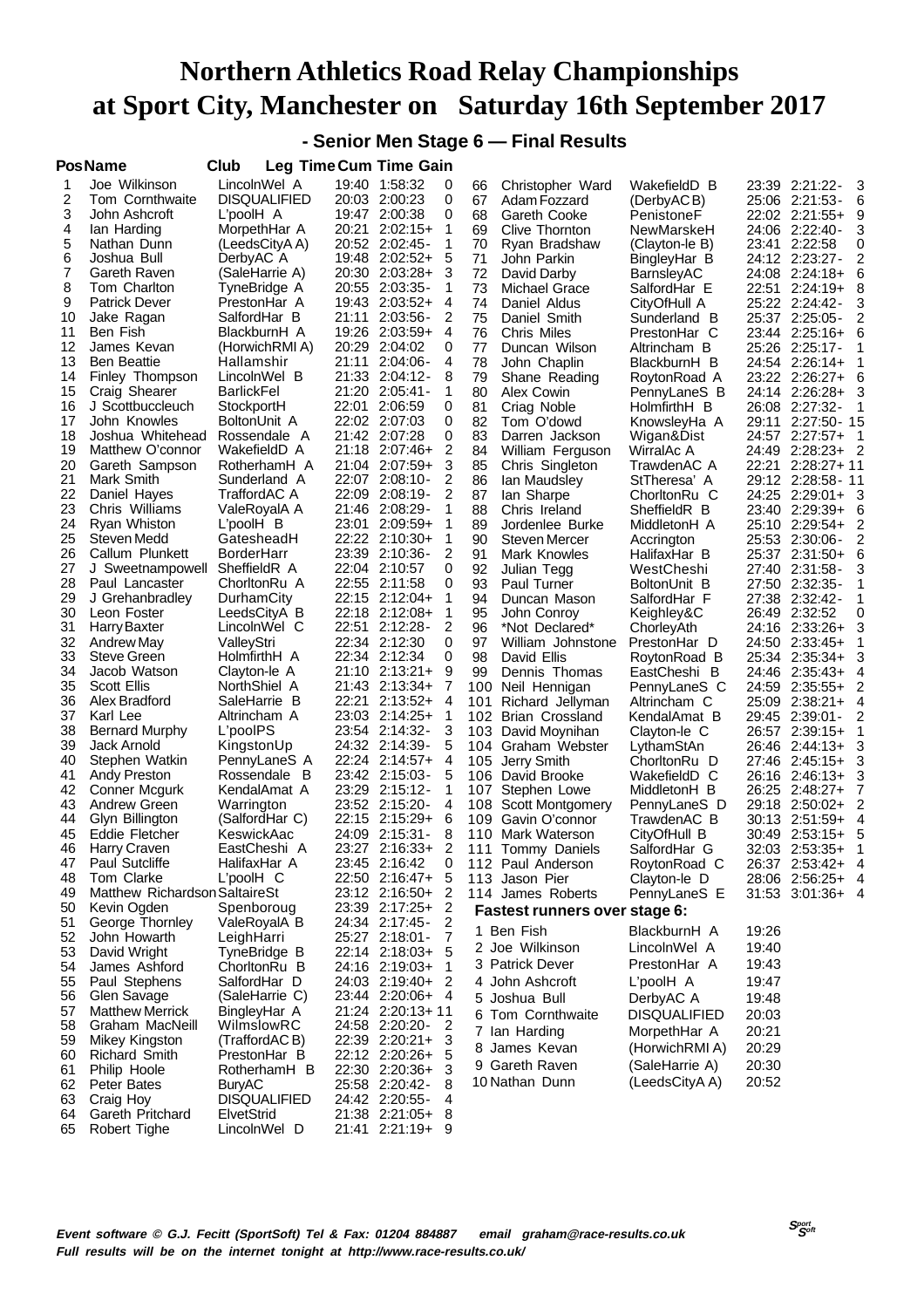**Senior Men — Team Results — Final**

**(nn) is team position after the appropriate stage.**

|    | <b>Lincoln Wellington AC</b><br>1                           |             |                       |        | 'A' 1:58:32                          |                              | 14           | <b>Rossendale Harriers &amp; AC</b>                  |      |                       |        | 'A' 2:07:28                         |                              |
|----|-------------------------------------------------------------|-------------|-----------------------|--------|--------------------------------------|------------------------------|--------------|------------------------------------------------------|------|-----------------------|--------|-------------------------------------|------------------------------|
|    | 1 Lucian Allison                                            | (6)         | 19:48                 | 2      | Aaron Scott                          | (1)<br>19:50                 | 1            | Joseph Johnston                                      |      | $(33)$ 20:55          | 2      | <b>Grant Cunliffe</b>               | $(21)$ 20:14                 |
|    | 3 Shane Robinson                                            | (1)         | 19:38                 | 4      | James Straw                          | 19:57<br>(1)                 | 3            | Robert Webb                                          |      | $(18)$ 20:40          | 4      | <b>Matthew Harris</b>               | $(17)$ 21:08                 |
|    | 5 Tom Straw                                                 | (1)         | 19:39                 | 6      | Joe Wilkinson                        | 19:40<br>(1)                 |              | 5 Dominic Walton                                     |      | $(18)$ 22:49          | 6      | Joshua Whitehead                    | $(18)$ 21:42                 |
|    |                                                             |             |                       |        |                                      |                              |              |                                                      |      |                       |        |                                     |                              |
|    | <b>Liverpool Harriers &amp; AC</b><br>2                     |             |                       |        | 'A' 2:00:38                          |                              | 15           | <b>Wakefield District H &amp; AC</b>                 |      |                       |        | 'A' 2:07:46                         |                              |
|    | 1 Ricky Challinor                                           |             | $(24)$ 20:20          | 2      | David Devine                         | 19:53<br>(7)                 | $\mathbf{1}$ | James Saxton                                         | (7)  | 19:51                 | 2      | Paul Marchant                       | $(22)$ 21:19                 |
|    | 3 Richard Burney                                            | (4)         | 20:35                 | 4      | Dejene Gezimu                        | (3)<br>19:38                 |              | 3 Dale Worton                                        |      | $(23)$ 21:16          | 4      | <b>Mark Bostock</b>                 | $(19)$ 21:26                 |
|    | 5 Thomas Rogerson                                           | (3)         | 20:25                 | 6      | John Ashcroft                        | (3)<br>19:47                 |              | 5 Daniel Franks                                      | (21) | 22:36                 | 6      | Matthew O'connor                    | $(19)$ 21:18                 |
|    | <b>Morpeth Harriers &amp; AC</b><br>3                       |             |                       |        | 'A' 2:02:15                          |                              | 16           | <b>Rotherham Harriers &amp; AC</b>                   |      |                       |        | 'A' 2:07:59                         |                              |
|    | 1 Thomas Straughan (14) 20:03                               |             |                       | 2      | Carl Avery                           | (3)<br>19:46                 | 1            | <b>Richard Harris</b>                                |      | $(49)$ 21:57          | 2      | David Tune                          | $(50)$ 22:16                 |
|    | 3 Andrew Lawrence (15) 21:36                                |             |                       | 4      | lan Hudspith                         | 19:43<br>(5)                 |              | 3 Aidan Johnson                                      | (37) | 21:01                 | 4      | Arron Larkin                        | $(28)$ 21:01                 |
|    | 5 Jordan Scott                                              | (5)         | 20:46                 | 6      | lan Harding                          | 20:21<br>(4)                 |              | 5 Joseph Massingham(23)                              |      | 20:40                 | 6      | Gareth Sampson                      | $(20)$ 21:04                 |
|    |                                                             |             |                       |        |                                      |                              |              |                                                      |      |                       |        |                                     |                              |
|    | Derby AC<br>4                                               |             |                       |        | 'A' 2:02:52                          |                              | 17           | <b>Sunderland Harriers &amp; AC</b>                  |      |                       |        | 'A' 2:08:10                         |                              |
|    | 1 Matthew White                                             |             | $(15)$ 20:05          | 2      | Joseph Booth                         | $(25)$ 21:43                 |              | 1 Andrew Powell                                      |      | $(20)$ 20:15          | 2      | Kevin Jeffress                      | $(14)$ 20:34                 |
|    | 3 Richard Weir                                              | (7)         | 19:20                 | 4      | <b>Hedley Hardcastle</b>             | $(16)$ 21:34                 | 3            | lan Dixon                                            |      | $(21)$ 21:14          | 4      | <b>Matthew Devlin</b>               | $(20)$ 21:54                 |
|    | 5 Kevin Farrow                                              | (11)        | 20:22                 | 6      | Joshua Bull                          | (6)<br>19:48                 |              | 5 Paul Blakey                                        |      | $(19)$ 22:06          | 6      | Mark Smith                          | $(21)$ 22:07                 |
|    |                                                             |             |                       |        |                                      |                              |              |                                                      |      |                       |        |                                     |                              |
|    | <b>Tyne Bridge Harriers</b><br>5                            |             |                       |        | 'A' 2:03:35                          |                              | 18           | <b>Trafford AC</b>                                   |      |                       |        | 'A' 2:08:19                         |                              |
|    | 1 Finn Brodie                                               |             | $(18)$ 20:13          | 2      | Michael Hedley                       | $(13)$ 20:27                 |              | 1 Andile Hlebo                                       | (3)  | 19:42                 | 2      | David Horniman                      | $(16)$ 21:16                 |
|    | 3 Terry Scott                                               |             | $(11)$ 20:36          | 4      | Marc Fenwick                         | (9)<br>20:46                 |              | 3 Matthew Sutton                                     | (24) | 22:06                 | 4      | Jeff Prest                          | $(21)$ 21:14                 |
|    | 5 James Dunce                                               | (7)         | 20:38                 | 6      | Tom Charlton                         | (8)<br>20:55                 | 5            | Simon O'meara                                        | (20) | 21:52                 | 6      | Daniel Hayes                        | $(22)$ 22:09                 |
|    | <b>Preston Harriers</b>                                     |             |                       |        | 'A' 2:03:52                          |                              |              |                                                      |      |                       |        | 'A' 2:08:29                         |                              |
|    | 6                                                           |             |                       |        |                                      |                              | 19           | Vale Royal AC<br>1 Cameron Weaver                    |      |                       |        |                                     |                              |
|    | 1 Andy Benson                                               |             | $(11)$ 19:57          | 2<br>4 | C Durney                             | $(12)$ 20:41                 | 3            | <b>Matthew Sheen</b>                                 | (26) | $(34)$ 20:59          | 2<br>4 | Jacobjohn Brown                     | $(31)$ 21:41                 |
|    | 3 Daniel Bebbington<br>5 M Wigelsworth                      | (10)        | 20:35<br>$(13)$ 22:31 | 6      | Nathan Dunn<br><b>Patrick Dever</b>  | (8)<br>20:25<br>(9)<br>19:43 |              | 5 Stuart Doyle                                       | (22) | 20:43<br>21:30        | 6      | Ryan Moore<br><b>Chris Williams</b> | $(25)$ 21:50<br>$(23)$ 21:46 |
|    |                                                             |             |                       |        |                                      |                              |              |                                                      |      |                       |        |                                     |                              |
|    | <b>Salford Harriers &amp; AC</b><br>7                       |             |                       |        | 'B' 2:03:56                          |                              | 20           | <b>Liverpool Harriers &amp; AC</b>                   |      |                       |        | 'B' 2:09:59                         |                              |
|    | 1 Gary Priestley                                            | (8)         | 19:53                 | 2      | Mark Walsh                           | $(11)$ 20:31                 |              | 1 Jamie Webb                                         |      | $(12)$ 19:59          | 2      | Joseph Ford                         | $(27)$ 22:14                 |
|    | 3 Grant Johnson                                             | (5)         | 20:26                 | 4      | David Rigby                          | $(6)$ 20:32                  | 3            | James Riley                                          | (27) | 21:15                 | 4      | Euan Martin                         | $(24)$ 21:24                 |
|    | 5 Steve Snape                                               | (8)         | 21:23                 | 6      | Jake Ragan                           | $(10)$ 21:11                 |              | 5 Aaron Jarvis                                       | (25) | 22:06                 | 6      | Ryan Whiston                        | $(24)$ 23:01                 |
|    | <b>Blackburn Harriers &amp; AC</b><br>8                     |             |                       |        | 'A' 2:03:59                          |                              | 21           | <b>Gateshead Harriers &amp; AC</b>                   |      |                       |        | 2:10:30                             |                              |
|    | 1 Joe Monk                                                  |             | $(13)$ 20:01          | 2      | C Davies                             | $(26)$ 21:52                 |              | 1 Conrad Franks                                      |      | $(22)$ 20:17          | 2      | Jed Marshall                        | $(19)$ 20:43                 |
|    | 3 Chris Arthur                                              |             | $(20)$ 20:05          | 4      | <b>Tim Raynes</b>                    | $(12)$ 20:19                 | 3            | James Cripwell                                       | (22) | 21:22                 | 4      | <b>PaulWaller</b>                   | $(26)$ 23:32                 |
|    | 5 Shaun Livesey                                             |             | $(15)$ 22:16          | 6      | Ben Fish                             | $(11)$ 19:26                 |              | 5 Martin Slater                                      |      | $(26)$ 22:14          | 6      | <b>Steven Medd</b>                  | $(25)$ 22:22                 |
|    |                                                             |             |                       |        |                                      |                              |              |                                                      |      |                       |        |                                     |                              |
|    | <b>Hallamshire Harriers Sheffield</b><br>9                  |             |                       |        | 2:04:06                              |                              | 22           | <b>Border Harriers &amp; AC</b>                      |      |                       |        | 2:10:36                             |                              |
|    | 1 Tommy Horton                                              |             | $(10)$ 19:56          | 2      | Andrew Challenger                    | (8)<br>20:18                 | 1.           |                                                      |      | 20:11                 | 2      | <b>Matthew Grieve</b>               | $(10)$ 20:09                 |
|    | 3 Cameron Bell                                              | (14)        | 21:10                 |        | Joshua Taylorbrown (14) 20:59        |                              |              | James Douglas                                        | (17) |                       |        |                                     |                              |
|    | 5 Robert Little                                             |             |                       | 4      |                                      |                              | 3            | John Mason                                           | (19) | 21:29                 | 4      | Ross London                         | $(22)$ 22:39                 |
|    |                                                             | (9)         | 20:32                 | 6      | <b>Ben Beattie</b>                   | $(13)$ 21:11                 |              | 5 Alistair Weymouth                                  |      | $(24)$ 22:29          | 6      | Callum Plunkett                     | $(26)$ 23:39                 |
|    | 10                                                          |             |                       |        |                                      |                              | 23           |                                                      |      |                       |        |                                     |                              |
|    | <b>Lincoln Wellington AC</b><br>1 Matthew Bowser (16) 20:08 |             |                       | 2      | 'B' 2:04:12<br><b>Thomas Trimble</b> | $(18)$ 20:51                 |              | <b>Sheffield RC</b><br>1 Michael Tanner              |      | $(28)$ 20:28          | 2      | 'A' 2:10:57<br><b>Stuart Little</b> | $(29)$ 22:07                 |
|    | 3 William Strangeway (8)                                    |             | 20:11                 | 4      | Ryan Page                            | $(7)$ 20:21                  |              | 3 Matthew Craig                                      | (28) | 20:58                 | 4      | Mohamed Saleh                       | $(27)$ 22:24                 |
|    | 5 Phil Williams                                             | (6)         | 21:08                 | 6      | Finley Thompson                      | $(14)$ 21:33                 |              | 5 Benjamin Mahoney (27)                              |      | 22:56                 | 6      | J Sweetnampowell                    | $(27)$ 22:04                 |
|    |                                                             |             |                       |        |                                      |                              |              |                                                      |      |                       |        |                                     |                              |
| 11 | <b>Barlick Fell Runners</b>                                 |             |                       |        | 2:05:41                              |                              | 24           | <b>Chorlton Runners</b>                              |      |                       |        | 'A' 2:11:58                         |                              |
|    | 1 William Onek                                              |             | $(27)$ 20:23          | 2      | James Craig                          | $(15)$ 20:34                 |              | 1 Steven Curley                                      |      | $(37)$ 21:12          | 2      | David Wyeth                         | $(35)$ 21:42                 |
|    | 3 Thomas Corrigan                                           |             | $(17)$ 20:51          | 4      | <b>Marc Hartley</b>                  | $(18)$ 21:21                 |              | 3 Andrew Haney                                       |      | $(36)$ 22:19          | 4      | Gary Scott                          | $(30)$ 21:58                 |
|    | 5 Ian Livesey                                               |             | $(14)$ 21:12          | 6      | <b>Craig Shearer</b>                 | $(15)$ 21:20                 |              | 5 Ben Hobson                                         |      | $(28)$ 21:52          | 6      | Paul Lancaster                      | $(28)$ 22:55                 |
|    | 12                                                          |             |                       |        | 2:06:59                              |                              | 25           |                                                      |      |                       |        | 2:12:04                             |                              |
|    | <b>Stockport Harriers &amp; AC</b><br>1 Grant Anderson      |             | $(57)$ 22:05          | 2      | <b>Jack Morris</b>                   | $(23)$ 19:10                 | 1.           | <b>Durham City Harriers &amp; AC</b><br>Robin Linten |      | $(38)$ 21:21          | 2      | Jonathan Wilkinson                  |                              |
|    | 3 Patrick Martin                                            | (6)         | 19:36                 | 4      | Jack Nixon                           | $(10)$ 21:17                 |              | 3 Rob Everson                                        |      | $(35)$ 21:51          | 4      | Michael Grimes                      | $(37)$ 21:42<br>$(34)$ 22:33 |
|    | 5 Andrew Nixon                                              |             | $(16)$ 22:50          | 6      | J Scottbuccleuch                     | $(16)$ 22:01                 |              | 5 Michael Wade                                       |      | $(30)$ 22:22          | 6      | J Grehanbradley                     | $(29)$ 22:15                 |
|    |                                                             |             |                       |        |                                      |                              |              |                                                      |      |                       |        |                                     |                              |
|    | <b>Bolton United Harriers &amp; AC</b><br>13                |             |                       |        | 'A' 2:07:03                          |                              | 26           | <b>Leeds City AC</b>                                 |      |                       |        | 'B' 2:12:08                         |                              |
|    | 1 Jonothan Kay                                              | (9)         | 19:55                 | 2      | Karl Darcy                           | $(4)$ 20:05                  | 1            | <b>Mohamed Abshir</b>                                | (62) | 22:16                 | 2      | Patrick Vis                         | $(47)$ 21:43                 |
|    | 3 Anthony Valentine<br>5 Declan Toomey                      | (9)<br>(17) | 21:12<br>22:28        | 4<br>6 | Tommy Harrison<br>John Knowles       | $(15)$ 21:21<br>$(17)$ 22:02 |              | 3 Alan Buckley<br>5 Sean Flanagan                    | (39) | 21:22<br>$(31)$ 22:38 | 4<br>6 | <b>Chris</b> Smith<br>Leon Foster   | $(31)$ 21:51<br>$(30)$ 22:18 |

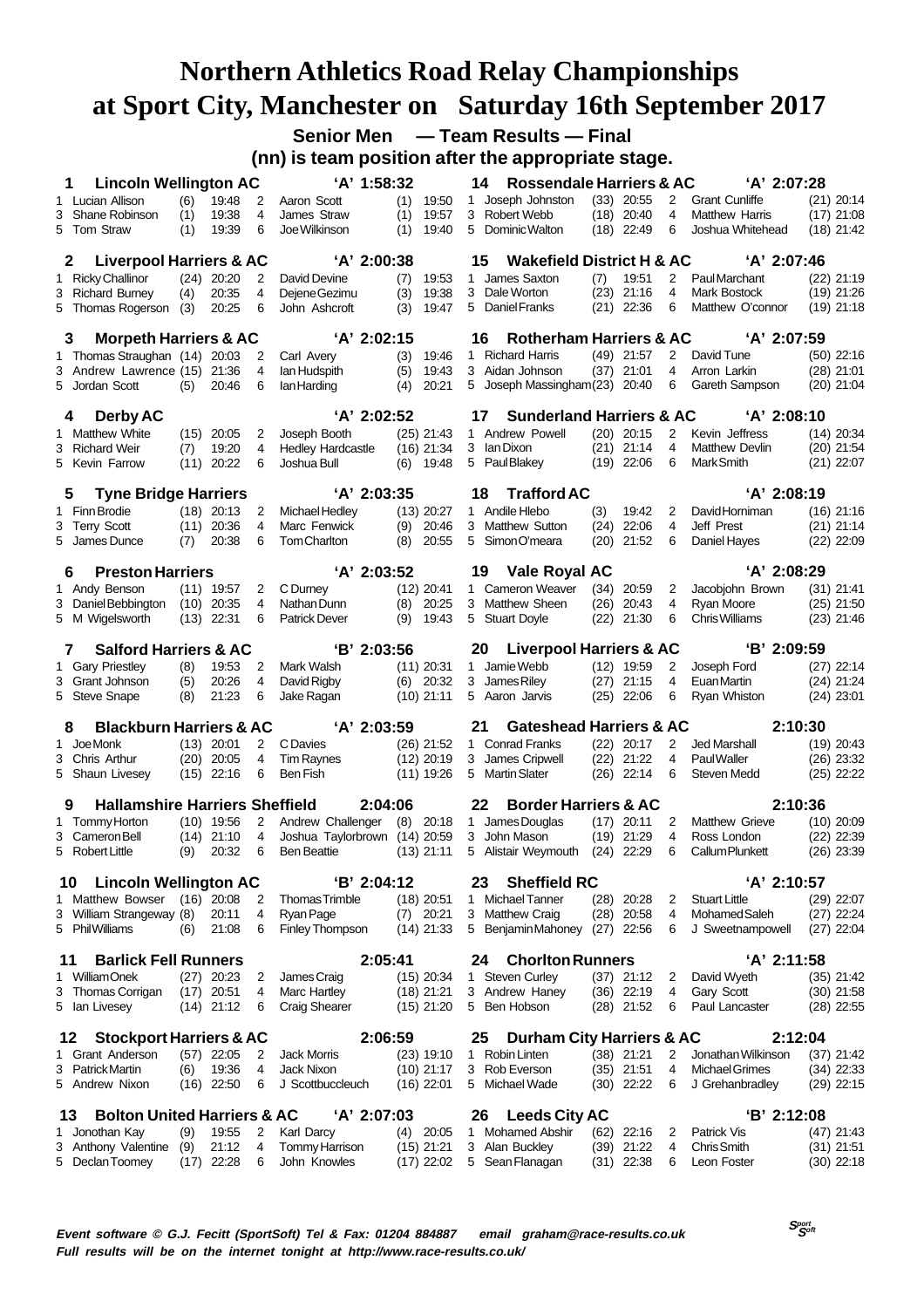| 27 | <b>Lincoln Wellington AC</b>             |      |                              |        | 'C' 2:12:28                                |                              | 41           |                                    |      |                              |                | East Cheshire H & Tameside AC 'A' 2:16:33 |                              |
|----|------------------------------------------|------|------------------------------|--------|--------------------------------------------|------------------------------|--------------|------------------------------------|------|------------------------------|----------------|-------------------------------------------|------------------------------|
|    | 1 Joshua Stone                           |      | $(45)$ 21:37                 | 2      | Jake Richardson                            | (45) 22:12                   | 1.           | George Lewis                       |      | $(43)$ 21:29                 | 2              | Mussie Kassa                              | $(33)$ 21:16                 |
|    | 3 Marc Thorpe                            |      | $(43)$ 22:02                 | 4      | Martin Troop                               | (36) 21:47                   | 3            | Joseph Hudak                       |      | $(31)$ 21:29                 | 4              | Gavin Browne                              | $(37)$ 23:26                 |
|    | 5 Sam Shuttleworth                       |      | $(29)$ 21:59                 | 6      | Harry Baxter                               | $(31)$ 22:51                 |              | 5 Nathan Barlow                    |      | $(48)$ 25:26                 | 6              | Harry Craven                              | $(46)$ 23:27                 |
| 28 | <b>Valley Striders AC</b>                |      |                              |        | 2:12:30                                    |                              | 42           | <b>Halifax Harriers &amp; AC</b>   |      |                              |                | 'A' 2:16:42                               |                              |
|    | 1 John Hobbs                             |      | $(26)$ 20:22                 | 2      | Daniel Fisher                              | $(32)$ 22:22                 | 1            | Joseph Crossfield                  |      | $(47)$ 21:51                 | 2              | Michael Gaughan                           | $(46)$ 22:04                 |
|    | 3 David Herdsman                         | (32) | 21:37                        | 4      | Jonathan Ball                              | $(35)$ 23:14                 | 3            | <b>Watson Peel</b>                 | (46) | 22:13                        | 4              | Simon Johnson                             | $(49)$ 23:49                 |
|    | 5 Rav Panesar                            | (32) | 22:21                        | 6      | Andrew May                                 | $(32)$ 22:34                 |              | 5 Will Smith                       | (47) | 23:00                        | 6              | Paul Sutcliffe                            | $(47)$ 23:45                 |
| 29 | <b>Holmfirth Harriers AC</b>             |      |                              |        | 'A' 2:12:34                                |                              | 43           | <b>Liverpool Harriers &amp; AC</b> |      |                              |                | 'C' 2:16:47                               |                              |
|    | 1 Aaron Kettlewell                       |      | $(23)$ 20:19                 | 2      | <b>TedChamberlain</b>                      | $(28)$ 22:03                 | $\mathbf{1}$ | John Connolly                      |      | $(82)$ 23:09                 | 2              | <b>Kyle Dentith</b>                       | $(60)$ 22:05                 |
|    | 3 Kai Sunman                             |      | $(33)$ 22:11                 | 4      | <b>Philip Hewitt</b>                       | $(33)$ 22:45                 |              | 3 Christian Woods                  |      | $(59)$ 22:57                 | $\overline{4}$ | Alan Ashton                               | $(57)$ 22:33                 |
|    | 5 Lavell Pierre                          |      | $(33)$ 22:42                 | 6      | <b>Steve Green</b>                         | $(33)$ 22:34                 |              | 5 Callum Grant                     | (53) | 23:13                        | 6              | <b>TomClarke</b>                          | $(48)$ 22:50                 |
| 30 | <b>Clayton-Le-Moors Harriers</b>         |      |                              |        | 'A' 2:13:21                                |                              | 44           | <b>Saltaire Striders</b>           |      |                              |                | 2:16:50                                   |                              |
|    | 1 Luke Turner                            |      | $(66)$ 22:34                 | 2      | Daniel Collinge                            | $(41)$ 21:00                 |              | 1 Will Kerr                        |      | $(60)$ 22:11                 | 2              | Peter Hopson                              | $(55)$ 22:27                 |
|    | 3 Matthew Duckworth(50)                  |      | 23:01                        | 4      | Jonathan Cleaver                           | $(48)$ 22:53                 |              | 3 Matthew Nowell                   | (54) | 22:33                        | $\overline{4}$ | Martin Fillingham                         | $(53)$ 23:02                 |
|    | 5 Tom Brewster                           |      | $(43)$ 22:43                 | 6      | Jacob Watson                               | $(34)$ 21:10                 |              | 5 Graham Corbett                   |      | $(51)$ 23:25                 | 6              | Matthew Richardson (49) 23:12             |                              |
| 31 |                                          |      |                              |        | North Shields Polytechnic Club 'A' 2:13:34 |                              | 45           | <b>Spenborough &amp; Dist AC</b>   |      |                              |                | 2:17:25                                   |                              |
|    | 1 Graham Cooke                           |      | $(36)$ 21:11                 | 2      | Michael Dawson                             | $(36)$ 21:45                 | 1            | Paul Davis                         |      | $(65)$ 22:29                 | 2              | Joe Sagar                                 | $(39)$ 20:41                 |
|    | 3 Elliot Kelly                           |      | $(38)$ 22:20                 | 4      | Paul West                                  | $(38)$ 22:33                 |              | 3 Simon Bolland                    | (47) | 23:09                        | 4              | <b>TomDart</b>                            | $(44)$ 22:30                 |
|    | 5 Pauljohn Davies                        |      | $(42)$ 24:02                 | 6      | <b>Scott Ellis</b>                         | $(35)$ 21:43                 |              | 5 Keith Mcghie                     | (52) | 24:57                        | 6              | Kevin Ogden                               | $(50)$ 23:39                 |
| 32 | <b>Sale Harriers Manchester</b>          |      |                              |        | $B'$ 2:13:52                               |                              | 46           | Vale Royal AC                      |      |                              |                | 'B' 2:17:45                               |                              |
| 1  | David Marsh                              |      | $(48)$ 21:53                 | 2      | Matthew Oldham                             | $(54)$ 22:40                 |              | 1 Oliver Williams                  |      | $(70)$ 22:52                 | 2              | Josh Betteley                             | $(73)$ 23:23                 |
|    | 3 Nicholas Barry                         |      | $(49)$ 21:53                 | 4      | Kenneth Hunt                               | $(45)$ 22:24                 |              | 3 Matt Rowlinson                   | (65) | 22:16                        | 4              | <b>Andrew Miles</b>                       | $(51)$ 21:37                 |
|    | 5 Nicolas Tynan                          |      | $(40)$ 22:41                 | 6      | Alex Bradford                              | $(36)$ 22:21                 |              | 5 George Thompson                  | (49) | 23:03                        | 6              | George Thornley                           | $(51)$ 24:34                 |
| 33 | <b>Altrincham &amp; District AC</b>      |      |                              |        | 'A' 2:14:25                                |                              | 47           | <b>Leigh Harriers &amp; AC</b>     |      |                              |                | 2:18:01                                   |                              |
| 1  | David Norman                             |      | $(51)$ 21:59                 | 2      | Daniel Racle                               | (30) 20:39                   |              | 1 William Rawson                   |      | $(29)$ 20:32                 | 2              | Neil Pendlebury                           | $(24)$ 20:57                 |
|    | 3 Akkeal Chambers                        |      | $(34)$ 21:57                 | 4      | Paul Smith                                 | $(40)$ 23:26                 |              | 3 Thomas Kneller                   | (30) | 22:42                        | 4              | <b>Thomas Henders</b>                     | $(29)$ 22:52                 |
|    | 5 Richard Johnson                        |      | $(38)$ 23:21                 | 6      | Karl Lee                                   | $(37)$ 23:03                 |              | 5 John Indricks                    |      | $(45)$ 25:31                 | 6              | John Howarth                              | $(52)$ 25:27                 |
|    |                                          |      |                              |        |                                            |                              |              |                                    |      |                              |                |                                           |                              |
|    |                                          |      |                              |        |                                            |                              |              |                                    |      |                              |                |                                           |                              |
| 34 | <b>Liverpool Pembroke &amp; Sefton H</b> |      |                              |        | 2:14:32                                    |                              | 48           | <b>Tyne Bridge Harriers</b>        |      |                              |                | 'B' 2:18:03                               |                              |
|    | 1 Luke Edwards<br>3 Jack Crook           |      | $(50)$ 21:57<br>$(44)$ 22:21 | 2<br>4 | Daniel Jones<br>Jonathon Bride             | $(42)$ 21:41                 |              | 1 Tony Carter<br>3 Alasdair Blain  | (56) | $(52)$ 22:00<br>23:02        | 2<br>4         | <b>PaulTurnbull</b><br>Rory Tait          | $(53)$ 22:19<br>$(60)$ 24:27 |
|    | 5 Mark Wynne                             |      | $(35)$ 22:22                 | 6      | <b>Bernard Murphy</b>                      | $(41)$ 22:17<br>$(38)$ 23:54 |              | 5 Andrew Dougal                    |      | $(58)$ 24:01                 | 6              | David Wright                              | $(53)$ 22:14                 |
| 35 | <b>Kingston Upon Hull AC</b>             |      |                              |        | 2:14:39                                    |                              | 49           | <b>Choriton Runners</b>            |      |                              |                | 'B' 2:19:03                               |                              |
|    | 1 Harry Powell                           |      | $(21)$ 20:16                 | 2      | Baldvin Magnusson                          | $(17)$ 20:42                 |              | 1 F Macdonaldoulds                 |      | $(64)$ 22:21                 | 2              | Stephen Smith                             | $(70)$ 23:25                 |
|    | 3 Jack Brothwell                         | (25) | 22:07                        | 4      | Gregan Clarkson                            | $(23)$ 21:37                 |              | 3 Christopher Rayner (61) 22:28    |      |                              | 4              | Jonathon Harris                           | $(55)$ 22:26                 |
|    | 5 Thomas Whitley                         |      | $(34)$ 25:25                 | 6      | Jack Arnold                                | $(39)$ 24:32                 |              | 5 Will Fossard                     |      | $(55)$ 24:07                 | 6              | James Ashford                             | $(54)$ 24:16                 |
| 36 | <b>Penny Lane Striders</b>               |      |                              |        | 'A' 2:14:57                                |                              | 50           | <b>Salford Harriers &amp; AC</b>   |      |                              |                | 'D' 2:19:40                               |                              |
|    | 1 Martin Swensson                        |      | $(32)$ 20:41                 | 2      | <b>Chris Maher</b>                         | (38) 22:28                   | 1            | <b>Mathew Holt</b>                 |      | $(85)$ 23:20                 | 2              | Philip Leybourne                          | $(62)$ 22:06                 |
|    | 3 Jay Clarke                             |      | $(45)$ 22:53                 | 4      | Josh Keogh                                 | (46) 22:56                   |              | 3 Robert West                      |      | $(63)$ 23:03                 | 4              | Mathew Dickinson                          | $(62)$ 23:43                 |
|    | 5 Graham Douglas                         |      | (44) 23:35                   | 6      | Stephen Watkin                             | $(40)$ 22:24                 |              | 5 David Hudson                     |      | $(57)$ 23:25                 | 6              | Paul Stephens                             | $(55)$ 24:03                 |
| 37 | <b>Rossendale Harriers &amp; AC</b>      |      |                              |        | 'B' 2:15:03                                |                              | 51           | <b>Bingley Harriers &amp; AC</b>   |      |                              |                | 'A' 2:20:13                               |                              |
|    | 1 Kris Armitage                          |      | $(61)$ 22:14                 | 2      | Connor Richardson                          | $(49)$ 21:52                 |              | 1 Andrew Jebb                      |      | $(80)$ 23:05                 | 2              | Jack Thorp                                | $(69)$ 22:40                 |
|    | 3 Stephen Corbishley (42) 21:28          |      |                              | 4      | Marcus Preedy                              | $(39)$ 22:25                 |              | 3 Daniel Smithurst                 |      | $(74)$ 24:31                 | 4              | <b>Chris Mdee</b>                         | $(72)$ 24:00                 |
|    | 5 Thomas Rudman                          |      | $(36)$ 23:22                 | 6      | Andy Preston                               | $(41)$ 23:42                 |              | 5 Andy Gibbons                     |      | $(68)$ 24:33                 | 6              | <b>Matthew Merrick</b>                    | $(57)$ 21:24                 |
| 38 | <b>Kendal Amateur AC</b>                 |      |                              |        | 'A' 2:15:12                                |                              | 52           | <b>Wilmslow RC</b>                 |      |                              |                | 2:20:20                                   |                              |
|    | 1 Harry Foster                           |      | $(40)$ 21:24                 | 2      | Alexander Birkett                          | $(52)$ 22:54                 | 1.           | Jonathan Cheshire (44) 21:31       |      |                              | 2              | Rob Downs                                 | $(43)$ 22:09                 |
|    | 3 Luke Bowen                             |      | $(40)$ 21:04                 | 4      | Matthew Wilson                             | $(43)$ 23:19                 |              | 3 Robert Jackson                   |      | $(52)$ 23:10                 | 4              | <b>Trevor Morris</b>                      | $(56)$ 23:52                 |
|    | 5 Richard Wilson                         |      | $(41)$ 23:02                 | 6      | Conner Mcgurk                              | $(42)$ 23:29                 |              | 5 Allan Mccormick                  |      | $(56)$ 24:40                 | 6              | Graham MacNeill                           | (58) 24:58                   |
| 39 | <b>Warrington A C</b>                    |      |                              |        | 2:15:20                                    |                              | 53           | <b>Preston Harriers</b>            |      |                              |                | 'B' 2:20:26                               |                              |
|    | 1 Jack Green                             |      | $(39)$ 21:23                 | 2      | Luke Gamble                                | $(40)$ 22:03                 | 1            | <b>Byron Sowerby</b>               |      | $(91)$ 23:54                 | 2              | Adam Roberts                              | $(78)$ 23:06                 |
|    | 3 Chris Fance                            |      | $(41)$ 22:07                 | 4      | <b>Jack Stubbings</b>                      | $(42)$ 23:05                 |              | 3 Matt Lloyd                       |      | $(75)$ 23:32                 | 4              | Simon Collins                             | $(71)$ 23:38                 |
|    | 5 Daniel Fox                             |      | $(39)$ 22:50                 | 6      | Andrew Green                               | $(43)$ 23:52                 |              | 5 Alex Venables                    |      | $(65)$ 24:04                 | 6              | <b>Richard Smith</b>                      | $(60)$ 22:12                 |
| 40 | <b>Keswick Aac</b>                       |      |                              |        | 2:15:31                                    |                              | 54           | <b>Rotherham Harriers &amp; AC</b> |      |                              |                | 'B' 2:20:36                               |                              |
|    | 1 Sam Stead                              |      | $(25)$ 20:21                 | 2      | S Hebblethwaite                            | (20) 20:41                   | 1            | <b>Steven Marshall</b>             |      | $(81)$ 23:06                 | 2              | <b>Rhian Hastey</b>                       | $(68)$ 22:39                 |
| 3  | Bobby Hagan<br>5 Nathan Postill          |      | $(29)$ 22:44<br>$(37)$ 24:09 | 4<br>6 | Harry Bolton<br><b>Eddie Fletcher</b>      | $(32)$ 23:27<br>$(45)$ 24:09 |              | 3 Ian Whyman<br>5 Carl Taylor      |      | $(64)$ 22:45<br>$(64)$ 24:55 | 4<br>6         | Chris Griffiths<br>Philip Hoole           | $(66)$ 24:41<br>$(61)$ 22:30 |

**<sup>S</sup>port Soft Event software © G.J. Fecitt (SportSoft) Tel & Fax: 01204 884887 email graham@race-results.co.uk Full results will be on the internet tonight at http://www.race-results.co.uk/**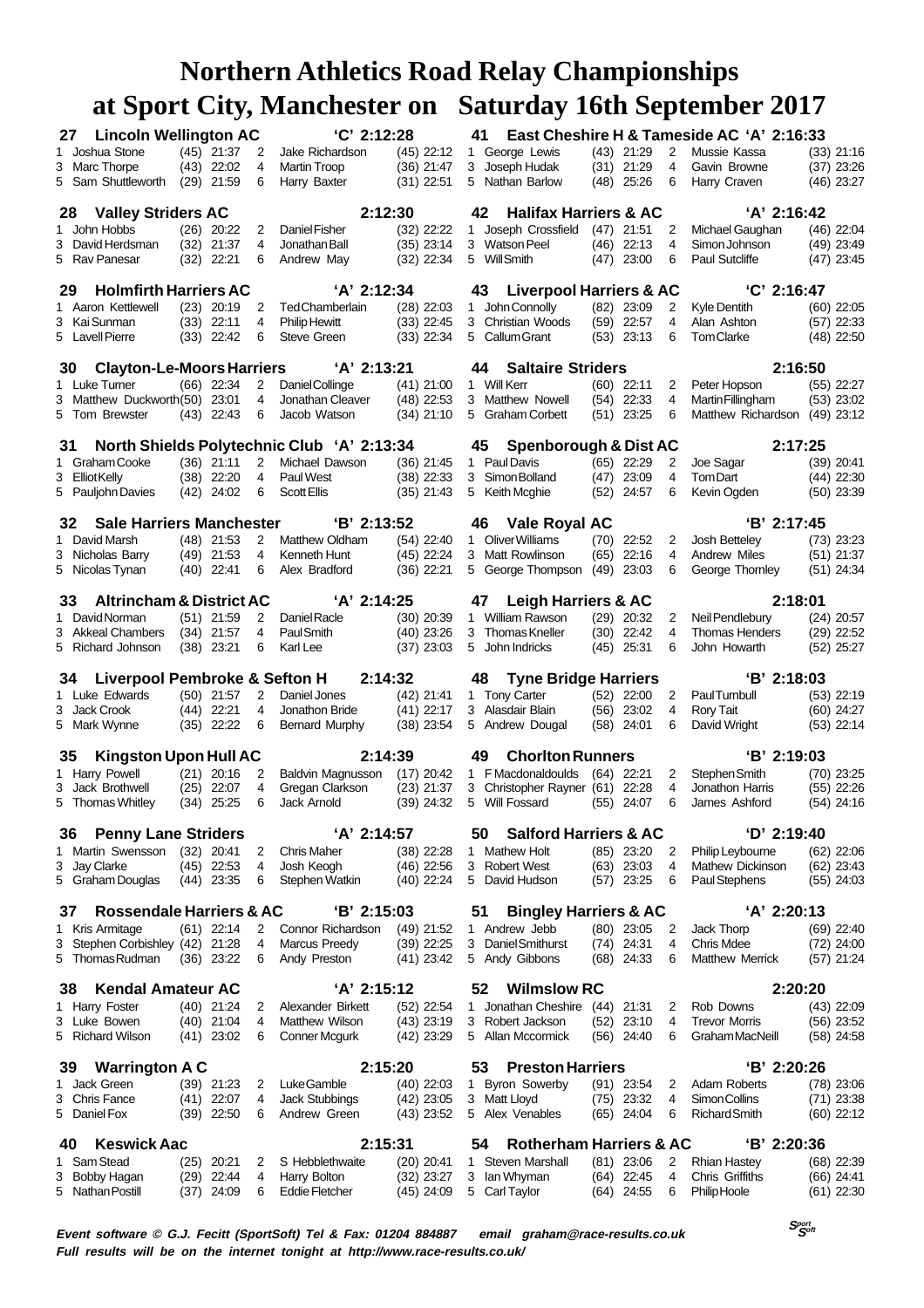|   | <b>Bury AC</b><br>55                       |      |                              |                | 2:20:42                             |                              | 69  | <b>Royton Road Runners</b>                         |                               |       |        | 'A' 2:26:27                           |                              |
|---|--------------------------------------------|------|------------------------------|----------------|-------------------------------------|------------------------------|-----|----------------------------------------------------|-------------------------------|-------|--------|---------------------------------------|------------------------------|
|   | 1 Benjamin Coop                            |      | $(31)$ 20:40                 | 2              | James Ardin                         | $(34)$ 22:10                 |     | 1 Gary Fielding                                    | $(102)$ 25:11                 |       | 2      | Mike Pickering                        | (101)26:02                   |
| 3 | Ben Jones<br>5 Chris Mackay                |      | $(51)$ 23:47<br>$(54)$ 24:38 | 4<br>6         | Byron Edwards<br><b>Peter Bates</b> | $(50)$ 23:29<br>$(62)$ 25:58 |     | 3 Michael Fleming                                  | $(97)$ 24:20                  |       | 4      | Rob Battye                            | $(93)$ 24:20                 |
|   |                                            |      |                              |                |                                     |                              |     | 5 Paul Bannister                                   | $(85)$ 23:12                  |       | 6      | Shane Reading                         | $(79)$ 23:22                 |
|   | <b>Elvet Striders</b><br>56.               |      |                              |                | 2:21:05                             |                              | 70  | <b>Penny Lane Striders</b>                         |                               |       |        | 'B' 2:26:28                           |                              |
|   | 1 Chris Callan                             | (86) | 23:22                        | 2              | Jamesandrew Lee                     | $(95)$ 25:33                 |     | 1 PhilMacklin                                      | $(97)$ 24:33                  |       | 2      | Neil Bullock                          | $(90)$ 23:34                 |
|   | 3 Mark Griffiths                           |      | $(85)$ 23:25                 | 4              | Mark Warner                         | $(79)$ 24:01                 |     | 3 PhilRiding                                       | $(81)$ 23:51                  |       | 4      | Colin Dobbs                           | $(85)$ 24:49                 |
|   | 5 Michael Littlewood                       | (72) | 23:06                        | 6              | Gareth Pritchard                    | $(64)$ 21:38                 |     | 5 Andrew Keeley                                    | $(83)$ 25:27                  |       | 6      | Alex Cowin                            | $(80)$ 24:14                 |
|   | <b>Lincoln Wellington AC</b><br>57         |      |                              |                | 'D' 2:21:19                         |                              | 71  | <b>Holmfirth Harriers AC</b>                       |                               |       |        | 'B' 2:27:32                           |                              |
|   | 1 Dave Armstrong                           |      | (87) 23:26                   | 2              | Leigh Macdonald                     | $(82)$ 24:10                 |     | 1 Harry Shelbourne                                 | $(83)$ 23:15                  |       | 2      | Daniel Shaw                           | $(87)$ 24:42                 |
|   | 3 Jon Brayshaw                             |      | $(78)$ 23:44                 | 4              | Tom Roche                           | (75) 24:28                   |     | 3 Brandon Holroyd                                  | $(84)$ 24:08                  |       | 4      | Alex Robinson                         | $(82)$ 24:32                 |
|   | 5 Thomas Marshall                          |      | $(74)$ 23:50                 | 6              | Robert Tighe                        | $(65)$ 21:41                 |     | 5 Jonathon Sykes                                   | $(80)$ 24:47                  |       | 6      | Criag Noble                           | $(81)$ 26:08                 |
|   | <b>Wakefield District H &amp; AC</b><br>58 |      |                              |                | $B'$ 2:21:22                        |                              | 72  | <b>Knowsley Harriers</b>                           |                               |       |        | 'A' 2:27:50                           |                              |
|   | 1 Jack Turner                              |      | $(73)$ 22:55                 | 2              | <b>Stewart Knowles</b>              | $(71)$ 22:52                 |     | 1 Chris Pownell                                    | $(58)$ 22:06                  |       | 2      | Tom Michaelson                        | $(59)$ 23:01                 |
|   | 3 Ross Penny                               |      | $(72)$ 23:54                 | 4              | Benjamin Khan                       | $(67)$ 23:49                 |     | 3 Christian Harvey                                 | $(60)$ 23:07                  |       | 4      | Robert Owens                          | $(64)$ 24:43                 |
|   | 5 Stephen Tilford                          |      | $(63)$ 24:13                 | 6              | Christopher Ward                    | $(66)$ 23:39                 |     | 5 Robert Moore                                     | $(67)$ 25:42                  |       | 6      | Tom O'dowd                            | $(82)$ 29:11                 |
|   | <b>Penistone Footpath Runners</b><br>59    |      |                              |                | 2:21:55                             |                              | 73  | <b>Wigan &amp; District H &amp; AC</b>             |                               |       |        | 2:27:57                               |                              |
|   | 1 Scott Hinchcliffe                        |      | $(30)$ 20:35                 | 2              | Jon Waller                          | $(48)$ 23:28                 |     | 1 Okuhle Tosa                                      | $(54)$ 22:03                  |       | 2      | <b>Mike Harris</b>                    | (75) 24:40                   |
|   | 3 Oliversimon Pike                         |      | $(70)$ 25:23                 | 4              | Shaun Dimelow                       | $(63)$ 23:19                 |     | 3 Gary Wane                                        | $(88)$ 25:53                  |       | 4      | Jordan Hyland                         | $(86)$ 24:52                 |
|   | 5 Gary Dean                                |      | $(77)$ 27:08                 | 6              | Gareth Cooke                        | $(68)$ 22:02                 |     | 5 Paul Platt                                       | $(84)$ 25:32                  |       | 6      | Darren Jackson                        | $(83)$ 24:57                 |
|   | <b>New Marske Harriers Club</b><br>60      |      |                              |                | 2:22:40                             |                              | 74. | <b>Wirral AC</b>                                   |                               |       |        | 'A' 2:28:23                           |                              |
|   | 1 Andrew Pearson                           |      | $(74)$ 22:56                 | 2              | Sam Garratt                         | (64) 22:34                   |     | 1 David Brockway                                   | $(53)$ 22:01                  |       | 2      | Mark Hulmston                         | $(84)$ 25:43                 |
|   | 3 Dominic Dunn                             |      | $(53)$ 21:38                 | 4              | <b>Steve Mussett</b>                | $(65)$ 26:02                 |     | 3 Ronan Kearney                                    | (87)                          | 24:42 | 4      | leuan Kearney                         | $(88)$ 25:33                 |
|   | 5 Michael Lyth                             |      | $(66)$ 25:24                 | 6              | Clive Thornton                      | $(69)$ 24:06                 | 5   | <b>Richard Bargh</b>                               | (86)                          | 25:35 | 6      | William Ferguson                      | (84) 24:49                   |
|   | <b>Bingley Harriers &amp; AC</b><br>61     |      |                              |                | $'B'$ 2:23:27                       |                              | 75  | <b>Trawden AC</b>                                  |                               |       |        | 'A' 2:28:27                           |                              |
|   | 1 Steven Carney                            |      | $(71)$ 22:53                 | 2              | John Convery                        | $(67)$ 22:51                 |     | 1 Paul Brown                                       | $(114)$ 26:34                 |       | 2      | Kevin Fentonclough                    | (103)25:11                   |
|   | 3 Simon Fielding                           |      | $(71)$ 23:49                 | 4              | Stephen Fry                         | $(73)$ 25:28                 |     | 3 Martin Greenwood                                 | $(101)$ 25:18                 |       | 4      | Michael Wrigley                       | (100)24:59                   |
|   | 5 Martin Peace                             |      | $(69)$ 24:14                 | 6              | John Parkin                         | $(71)$ 24:12                 |     | 5 PaulRedman                                       | $(96)$ 24:04                  |       | 6      | <b>Chris Singleton</b>                | $(85)$ 22:21                 |
|   | <b>Barnsley AC</b><br>62                   |      |                              |                | 2:24:18                             |                              | 76  | St Theresa'S A.C.                                  |                               |       |        | 'A' 2:28:58                           |                              |
|   | 1 E Godridge                               |      | $(41)$ 21:26                 | 2              | David Brooksbank                    | $(65)$ 24:10                 |     | 1 Danny Hare                                       | $(46)$ 21:49                  |       | 2      | Daniel Grant                          | (91) 26:29                   |
|   | 3 Melvin Wallace                           |      | $(76)$ 24:57                 | 4              | Liam Tart                           | $(83)$ 26:10                 |     | 3 Michaelcraig Keedy (80) 23:13                    |                               |       | 4      | Robert Dobson                         | (74) 24:15                   |
|   | 5 Robert Davies                            |      | $(78)$ 23:27                 | 6              | David Darby                         | $(72)$ 24:08                 |     | 5 George Schofield                                 | $(75)$ 24:00                  |       | 6      | lan Maudsley                          | $(86)$ 29:12                 |
|   | <b>Salford Harriers &amp; AC</b><br>63     |      |                              |                | 'E' 2:24:19                         |                              | 77  | <b>Choriton Runners</b>                            |                               |       |        | 'C' 2:29:01                           |                              |
|   | 1 TommiBaker                               | (77) | 23:01                        | 2              | <b>Trevor Rayner</b>                | $(93)$ 25:24                 |     | 1 Neal Wainwright                                  | $(101)$ 25:03                 |       | 2      | Anthony Everitt                       | $(96)$ 24:32                 |
|   | 3 Luke Wordsworth                          | (89) | 24:22                        | 4              | <b>PaulBirkett</b>                  | $(89)$ 25:13                 |     | 3 Stephen Welch                                    | $(94)$ 24:46                  |       | 4      | <b>Stuart Hollidav</b>                | $(92)$ 25:20                 |
|   | 5 Robert Clarke                            |      | $(81)$ 23:28                 | 6              | <b>Michael Grace</b>                | $(73)$ 22:51                 |     | 5 Daniel Vasey                                     | $(90)$ 24:55                  |       | 6      | lan Sharpe                            | (87) 24:25                   |
|   | <b>City Of Hull AC</b><br>64               |      |                              |                | 'A' 2:24:42                         |                              | 78  | <b>Sheffield RC</b>                                |                               |       |        | 'B' 2:29:39                           |                              |
|   | 1 David Ball                               |      | $(42)$ 21:27                 | 2              | Pete Baker                          | $(61)$ 23:55                 |     |                                                    |                               |       |        | <b>Jed Turner</b>                     | (97) 24:42                   |
| 3 | James Pearson                              |      |                              |                |                                     |                              |     |                                                    |                               |       |        |                                       |                              |
|   |                                            |      | $(68)$ 23:50                 | 4              | Nicholas Harne                      | $(68)$ 24:22                 | 3   | 1 Tim Fletcher<br>Ben Wilkinson                    | $(100)$ 24:57<br>$(93)$ 23:49 |       | 2<br>4 | <b>Robert Cassy</b>                   | $(94)$ 26:55                 |
|   | 5 A Guymer                                 |      | $(71)$ 25:46                 | 6              | Daniel Aldus                        | $(74)$ 25:22                 |     | 5 James Thompson                                   | $(94)$ 25:36                  |       | 6      | Chris Ireland                         | $(88)$ 23:40                 |
|   | <b>Sunderland Harriers &amp; AC</b><br>65  |      |                              |                | 'B' 2:25:05                         |                              |     |                                                    |                               |       |        |                                       |                              |
| 1 | <b>Jack Tallentire</b>                     |      | $(55)$ 22:04                 | $\overline{2}$ | Sean Mackie                         | $(57)$ 22:45                 | 79  | <b>Middleton Harriers AC</b>                       |                               |       | 2      | 'A' 2:29:54                           |                              |
|   | 3 Christopher Bell                         |      | $(66)$ 23:48                 | 4              | Callum Greig                        | $(69)$ 25:13                 |     | Jordan Hughes<br>3 Leo Cain                        | $(75)$ 22:57<br>$(90)$ 26:31  |       | 4      | Paul Jibson<br>John Humphreys         | $(74)$ 23:39<br>$(91)$ 26:23 |
|   | 5 Tony Allinson                            |      | $(73)$ 25:38                 | 6              | Daniel Smith                        | $(75)$ 25:37                 |     | 5 ChrisHumble                                      | $(91)$ 25:14                  |       | 6      | Jordenlee Burke                       | $(89)$ 25:10                 |
|   | <b>Preston Harriers</b><br>66              |      |                              |                | 'C' 2:25:16                         |                              |     |                                                    |                               |       |        |                                       |                              |
|   | 1 Steve Hallas                             |      | $(92)$ 23:55                 | 2              | Lee Foley                           | (85) 23:51                   | 80  | <b>Accrington Road Runners</b>                     |                               |       |        | 2:30:06                               |                              |
| 3 | Alex Waddelove                             |      | (82) 24:16                   | 4              | Alan Durney                         | $(78)$ 24:07                 |     | 1 Chris Walton<br>3 Graham Morris                  | $(88)$ 23:36<br>$(83)$ 24:15  |       | 2<br>4 | Glen Goodwin<br><b>Chris Halstead</b> | $(86)$ 24:12<br>$(90)$ 26:27 |
|   | 5 Dougie Potter                            |      | $(82)$ 25:23                 | 6              | <b>Chris Miles</b>                  | $(76)$ 23:44                 |     | 5 Philip Doran                                     | $(88)$ 25:43                  |       | 6      | <b>Steven Mercer</b>                  | $(90)$ 25:53                 |
|   | <b>Altrincham &amp; District AC</b><br>67  |      |                              |                | $B'$ 2:25:17                        |                              | 81  |                                                    |                               |       |        |                                       |                              |
|   | 1 Andrew Whittingham (78) 23:02            |      |                              | 2              | <b>Adrian Fuller</b>                | $(77)$ 23:46                 | 1   | <b>Halifax Harriers &amp; AC</b><br>David Bancroft | $(106)$ 25:28                 |       | 2      | $B'$ 2:31:50<br>Paul Berry            | (98) 24:34                   |
|   | 3 Matt Gawne                               |      | $(79)$ 24:38                 | 4              | David Hughes                        | $(76)$ 24:25                 |     | 3 John Whitlow                                     | $(98)$ 25:40                  |       | 4      | <b>David Ingle</b>                    | $(98)$ 26:05                 |
|   | 5 Paul Abraham                             |      | $(76)$ 24:00                 | 6              | Duncan Wilson                       | $(77)$ 25:26                 |     | 5 Liam Spencer                                     | $(97)$ 24:26                  |       | 6      | Mark Knowles                          | (91) 25:37                   |
|   | <b>Blackburn Harriers &amp; AC</b><br>68   |      |                              |                | 'B' 2:26:14                         |                              | 82  | <b>West Cheshire AC</b>                            |                               |       |        |                                       |                              |
| 1 | <b>Ben Costello</b>                        |      | $(56)$ 22:04                 | 2              | Daniel Maynard                      | $(76)$ 24:40                 |     | 1 Andrew Clague                                    | $(93)$ 23:57                  |       | 2      | 2:31:58<br>Dave Alexander             | (79) 23:12                   |
| 3 | John Cookson<br>5 Karl Billington          |      | $(91)$ 26:29<br>(79) 25:23   | 4<br>6         | <b>MatNuttall</b><br>John Chaplin   | $(77)$ 22:44<br>$(78)$ 24:54 |     | 3 Thomas Booth                                     | $(73)$ 22:50                  |       | 4      | Joe Foy                               | (84) 26:44                   |

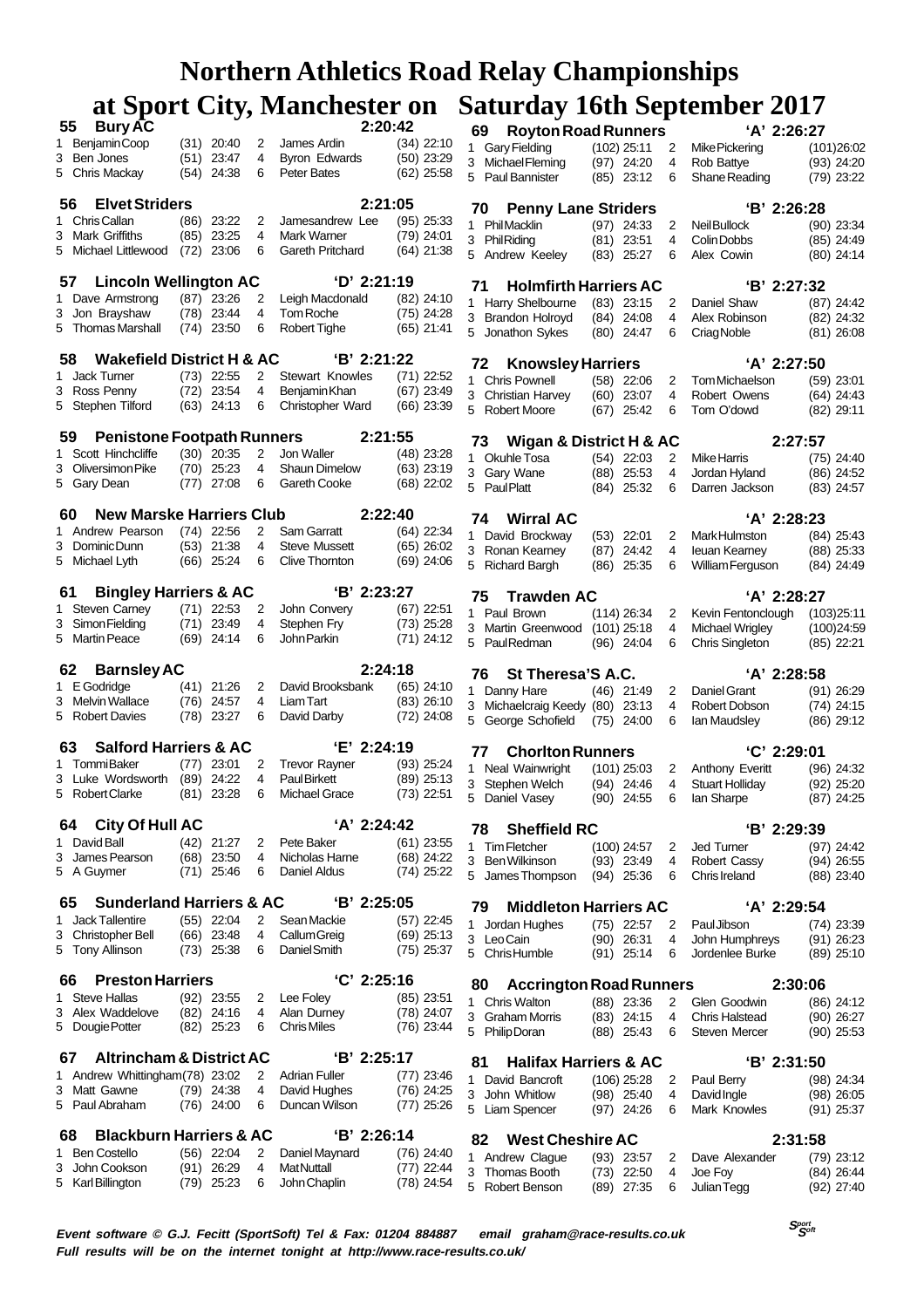|                                                                  |                                         |                | <b>Northern Athletics Road Relay Championships</b> |                              |        |                                                         |                                |                |                                      |                                       |
|------------------------------------------------------------------|-----------------------------------------|----------------|----------------------------------------------------|------------------------------|--------|---------------------------------------------------------|--------------------------------|----------------|--------------------------------------|---------------------------------------|
|                                                                  |                                         |                | at Sport City, Manchester on                       |                              |        |                                                         |                                |                | <b>Saturday 16th September 2017</b>  |                                       |
| 83                                                               | <b>Bolton United Harriers &amp; AC</b>  |                | 'B' 2:32:35                                        |                              | 97     | <b>Middleton Harriers AC</b>                            |                                |                |                                      | 'B' 2:48:27                           |
| 1 Mark Wolstencroft (94) 24:03                                   |                                         | $\overline{2}$ | Stephen Bonney                                     | $(92)$ 24:16                 |        | 1 Rob Bishop                                            | $(113)$ 26:29                  | $\overline{2}$ | Martin Sampson                       | (110)27:00                            |
| 3 Chris Povey                                                    | $(86)$ 24:02                            | 4              | <b>Chris Pickford</b>                              | $(81)$ 24:14                 |        | 3 Steve Vasiliou                                        | $(110)$ 29:12                  | 4              | Alan Garvey                          | (111)28:24                            |
| 5 Joshua Sabery                                                  | $(92)$ 28:10                            | 6              | Paul Turner                                        | $(93)$ 27:50                 |        | 5 Craig Sutherland                                      | $(114)$ 30:57                  | 6              | Stephen Lowe                         | (107)26:25                            |
| <b>Salford Harriers &amp; AC</b><br>84                           |                                         |                | $'F'$ 2:32:42                                      |                              | 98     | <b>Penny Lane Striders</b>                              |                                |                |                                      | $'D'$ 2:50:02                         |
| 1 Ian Grime                                                      | $(35)$ 21:08                            | 2              | <b>Kevin Russell</b>                               | $(80)$ 26:19                 |        | 1 Eamonn Brady                                          | $(122)$ 28:12                  | 2              | <b>Richard Costain</b>               | (113) 26:59                           |
| Mark Russell<br>3                                                | $(69)$ 21:47                            | 4              | Matthew Hopkins                                    | $(80)$ 27:17                 |        | 3 Malcolm Balmer                                        | $(114)$ 29:38                  | 4              | <b>Martin Hirrell</b>                | (115)27:54                            |
| 5 PhilipMansfield                                                | $(93)$ 28:33                            | 6              | Duncan Mason                                       | $(94)$ 27:38                 |        | 5 Nigel Foo                                             | $(110)$ 28:01                  | 6              | <b>Scott Montgomery</b>              | (108)29:18                            |
|                                                                  |                                         |                |                                                    |                              |        |                                                         |                                |                |                                      |                                       |
| 85                                                               | Keighley & Craven AC                    |                |                                                    | 2:32:52                      | 99     | <b>Trawden AC</b>                                       |                                |                |                                      | 'B' 2:51:59                           |
| 1 Scott Bairstow<br>3 Alfie Walker                               | $(90)$ 23:44<br>$(100)$ 26:19           | 2<br>4         | George Dennis<br>Pete Lloyd                        | $(99)$ 26:57<br>$(95)$ 24:23 |        | 1 Adrian Blackledge<br>3 David Howard                   | $(120)$ 27:21<br>$(112)$ 27:17 | 2<br>4         | John Thompson<br>Dale Grimshaw       | (118)29:08<br>(112)28:06              |
| 5 Lukas Lee                                                      | $(95)$ 24:40                            | 6              | John Conroy                                        | $(95)$ 26:49                 |        | 5 Paul Marsden                                          | $(113)$ 29:54                  | 6              | Gavin O'connor                       | (109)30:13                            |
|                                                                  |                                         |                |                                                    |                              |        |                                                         |                                |                |                                      |                                       |
| 86                                                               | <b>Chorley Athletic &amp; Triathlon</b> |                |                                                    | 2:33:26                      |        | 100 City Of Hull AC                                     |                                |                |                                      | 'B' 2:53:15                           |
| 1 Undeclared                                                     | $(96)$ 24:18                            | 2              | Undeclared                                         | $(83)$ 23:24                 |        | 1 Graham Cook                                           | $(121)$ 27:31                  | 2              | lan Wright                           | (112)27:38                            |
| 3 Undeclared<br>5 Undeclared                                     | $(95)$ 26:43<br>$(99)$ 27:44            | 4<br>6         | Undeclared<br>Undeclared                           | $(96)$ 27:01<br>$(96)$ 24:16 |        | 3 Paul Bowman<br>5 Patrick Walker                       | $(109)$ 26:11<br>$(115)$ 32:48 | 4<br>6         | James Abel<br>Mark Waterson          | (108)28:18<br>(110)30:49              |
|                                                                  |                                         |                |                                                    |                              |        |                                                         |                                |                |                                      |                                       |
| <b>Preston Harriers</b><br>87                                    |                                         |                | $D'$ 2:33:45                                       |                              | 101    | <b>Salford Harriers &amp; AC</b>                        |                                |                |                                      | $'G'$ 2:53:35                         |
| 1 Benjamin Read                                                  | $(107)$ 25:38                           | 2              | Darren Kinder                                      | (104)26:16                   |        | 1 Andrew Martin                                         | $(117)$ 27:10                  | 2              | Roland Bowness                       | (120)29:58                            |
| 3 Andy Whaley                                                    | (99) 24:37                              | 4              | Stephen Bonsu                                      | (101)26:07                   |        | 3 Gary Thomason                                         | $(118)$ 29:16                  | 4              | <b>PaulSale</b>                      | (116)28:12                            |
| 5 Mark Billington                                                | $(98)$ 26:17                            | 6              | William Johnstone                                  | $(97)$ 24:50                 |        | 5 James O'connor                                        | $(112)$ 26:56                  | 6              | <b>Tommy Daniels</b>                 | (111)32:03                            |
| 88                                                               | <b>Royton Road Runners</b>              |                | 'B' 2:35:34                                        |                              | 102    | <b>Royton Road Runners</b>                              |                                |                |                                      | $°C'$ 2:53:42                         |
| 1 Robert Fairbanks                                               | $(104)$ 25:20                           | 2              | <b>Robert Kellett</b>                              | (105)26:37                   |        | 1 Stewart Jones                                         | $(124)$ 28:40                  | $\overline{2}$ | PaulCooke                            | (121)29:55                            |
| 3 David Mcbride                                                  | $(102)$ 25:50                           | 4              | CarlO'callaghan                                    | (103)26:27                   |        | 3 Robert Nixon                                          | $(120)$ 29:44                  | 4              | Simon Howard                         | (119)32:18                            |
| 5 Neil Brock                                                     | $(101)$ 25:46                           | 6              | <b>DavidEllis</b>                                  | $(98)$ 25:34                 |        | 5 Matthew Kilburn                                       | $(116)$ 26:28                  | 6              | Paul Anderson                        | (112)26:37                            |
|                                                                  |                                         |                |                                                    |                              |        |                                                         |                                |                |                                      |                                       |
| 89                                                               |                                         |                | East Cheshire H & Tameside AC 'B' 2:35:43          |                              | 103    | <b>Clayton-Le-Moors Harriers</b>                        |                                |                |                                      | $'D'$ 2:56:25                         |
| 1 Gareth Simpson<br>3 Paolo Guarnieri                            | $(109)$ 25:58<br>$(103)$ 26:01          | 2<br>4         | Darren Smith<br>Gary Matthews                      | (106)26:00<br>(102)25:16     |        | 1 Craig Nicholls<br>3 Justin Birtwistle                 | $(115)$ 26:46<br>$(119)$ 31:53 | 2<br>4         | Carl Carey<br>Wayne Mcintosh         | (115)28:42<br>(117)31:06              |
| 5 John Bowker                                                    | $(103)$ 27:42                           | 6              | Dennis Thomas                                      | $(99)$ 24:46                 |        | 5 Chris Lawrence                                        | $(117)$ 29:52                  | 6              | Jason Pier                           | (113)28:06                            |
|                                                                  |                                         |                |                                                    |                              |        |                                                         |                                |                |                                      |                                       |
| <b>Penny Lane Striders</b><br>90                                 |                                         |                | $^{\circ}$ C' 2:35:55                              |                              | 104    | <b>Penny Lane Striders</b>                              |                                |                |                                      | 'E' 3:01:36                           |
| 1 Steve Holmes                                                   | $(103)$ 25:18<br>$(104)$ 25:43          | 2              | Michael O'rourke                                   | (107)27:05                   |        | 1 James Stansfield                                      | $(127)$ 30:14                  | 2              | <b>NeilHannett</b>                   | (123)31:29                            |
| 3 Andrew Biddle<br>5 Simon Birtles                               | $(102)$ 26:36                           | 4<br>6         | John Jensen<br>Neil Hennigan                       | (104)26:14<br>(100)24:59     |        | 3 Richard Stafford<br>5 Tony Green                      | $(122)$ 29:20<br>$(118)$ 29:21 | 4<br>6         | <b>Tony Peacock</b><br>James Roberts | (118)29:19<br>(114)31:53              |
|                                                                  |                                         |                |                                                    |                              |        |                                                         |                                |                |                                      |                                       |
| 91 Altrincham & District AC                                      |                                         |                | 'C' 2:38:21                                        |                              |        | Disqualified -                                          |                                |                |                                      |                                       |
| David Vaughan<br>1                                               | $(116)$ 27:03                           | 2              | David Ainsworth                                    | (108)25:48                   |        |                                                         |                                |                |                                      |                                       |
| <b>Brad Johnson</b><br>3                                         | $(107)$ 26:50                           | 4              | Graham Harrison                                    | (107)26:24                   |        | <b>Salford Harriers &amp; AC</b><br>Marc Brown          |                                |                |                                      | 'A' 2:00:23                           |
| 5 Nick Burke                                                     | $(105)$ 27:07                           | 6              | Richard Jellyman                                   | (101)25:09                   | 1<br>3 | CarlHardman                                             | 19:39<br>(2)<br>(2)<br>19:33   | 2<br>4         | <b>Bruno Lima</b><br>Joseph Bailey   | (6)<br>20:33<br>(2)<br>20:19          |
| <b>Kendal Amateur AC</b><br>92                                   |                                         |                | 'B' 2:39:01                                        |                              | 5      | <b>Stuart Robinson</b>                                  | (2)<br>20:16                   | 6              | <b>DISQUALIFIED</b>                  | (2)<br>20:03                          |
| 1 Will Sisson                                                    | $(89)$ 23:39                            | 2              | <b>Philip Lee</b>                                  | $(89)$ 24:26                 |        |                                                         |                                |                |                                      |                                       |
| 3 Matt Dunn                                                      | $(96)$ 26:39                            | 4              | Peter Gorst                                        | $(97)$ 26:49                 |        | <b>Leeds City AC</b>                                    |                                |                |                                      | 'A' 2:02:45                           |
| 5 Stuart Mcgurk                                                  | $(100)$ 27:43                           | 6              | <b>Brian Crossland</b>                             | (102)29:45                   | 1      | <b>Michael Salter</b>                                   | (4)<br>19:43                   | 2              | Michael Burrett                      | (9)<br>20:32                          |
| 93                                                               | <b>Clayton-Le-Moors Harriers</b>        |                | 'C' 2:39:15                                        |                              | 3<br>5 | <b>DISQUALIFIED</b><br>Ossama Meslek                    | (16)<br>21:14<br>(4)<br>20:52  | 4<br>6         | <b>Emile Cairess</b><br>Nathan Dunn  | (4)<br>19:32<br>(5)<br>20:52          |
| 1 Michael Clarke                                                 | $(110)$ 26:01                           | 2              | Robert Morrison                                    | (109)26:59                   |        |                                                         |                                |                |                                      |                                       |
| Alex Cran<br>3                                                   | $(106)$ 26:04                           | 4              | James Boult                                        | (106)26:51                   |        | <b>Sale Harriers Manchester</b>                         |                                |                |                                      | 'A' 2:03:28                           |
| 5 Richard Briscoe                                                | $(104)$ 26:23                           | 6              | David Moynihan                                     | (103)26:57                   | 1      | Nigel Martin                                            | (5)<br>19:45                   | 2              | <b>DISQUALIFIED</b>                  | (2)<br>20:03                          |
|                                                                  |                                         |                |                                                    |                              | 3      | Daniel Kashi                                            | 21:00<br>(3)                   | 4              | James Wignall                        | (11) 21:21                            |
| 94                                                               | <b>Lytham St Annes Rr Club</b>          |                |                                                    | 2:44:13                      |        | 5 Nathan Harrison                                       | $(10)$ 20:49                   | 6              | Gareth Raven                         | (7)<br>20:30                          |
| 1 Paul Veevers<br>3 Greg Oulton                                  | $(69)$ 22:52<br>$(116)$ 34:12           | 2<br>4         | <b>Terry Hellings</b><br>Thomas Howarth            | (102)28:30<br>(109)24:25     |        | <b>Horwich R M I Harriers</b>                           |                                |                |                                      | ʻA' 2:04:02                           |
| 5 Mark Hughes                                                    | $(107)$ 27:28                           | 6              | <b>Graham Webster</b>                              | (104)26:46                   | 1      | Michael Cayton                                          | (1)<br>19:36                   | 2              | lan Conroy                           | (5)<br>20:35                          |
|                                                                  |                                         |                |                                                    |                              | 3      | <b>DISQUALIFIED</b>                                     | $(12)$ 21:07                   | 4              | Nick Leigh                           | $(13)$ 21:03                          |
| <b>Chorlton Runners</b><br>95                                    |                                         |                | $D'$ 2:45:15                                       |                              |        | 5 Phil Marsden                                          | $(12)$ 21:12                   | 6              | James Kevan                          | $(12)$ 20:29                          |
| Peter Adams<br>1                                                 | $(123)$ 28:28                           | 2              | <b>Peter Mainwaring</b>                            | (116)27:29                   |        |                                                         |                                |                |                                      | 'C' 2:15:29                           |
| 3 C Jackson<br>5 Justin Cleary                                   | $(113)$ 28:37<br>$(108)$ 26:55          | 4<br>6         | Nick Jones<br>Jerry Smith                          | (110)26:00<br>(105)27:46     | 1      | <b>Salford Harriers &amp; AC</b><br><b>DISQUALIFIED</b> | $(19)$ 20:14                   | 2              | FTeklehaimanot                       | (63) 25:14                            |
|                                                                  |                                         |                |                                                    |                              | 3      | Benjamin Rix                                            | $(62)$ 22:53                   | 4              | Chris Tully                          | $(52)$ 21:48                          |
| 96                                                               | <b>Wakefield District H &amp; AC</b>    |                | $°C$ ' 2:46:13                                     |                              |        | 5 Billy Mccartney                                       | $(50)$ 23:05                   | 6              | Glyn Billington                      | $(44)$ 22:15                          |
| 1 Jonathan Prideaux (118) 27:12                                  |                                         | 2              | Daz Hewitt                                         | (111)26:46                   |        |                                                         |                                |                |                                      |                                       |
| Jeremy Frain<br>3                                                | $(108)$ 26:25                           | 4              | Michael Page                                       | (113)31:29                   |        | <b>Sale Harriers Manchester</b>                         |                                |                |                                      | $^{\circ}$ C' 2:20:06                 |
| 5 Andy Nicholson                                                 | $(109)$ 28:05                           | 6              | David Brooke                                       | (106)26:16                   | 1<br>3 | <b>Chris Middleton</b><br>Dean Hardman                  | $(67)$ 22:41                   | 2<br>4         | <b>DISQUALIFIED</b>                  | $(66)$ 23:00                          |
|                                                                  |                                         |                |                                                    |                              |        | 5 DISQUALIFIED                                          | $(67)$ 23:16<br>$(60)$ 24:41   | 6              | Gary Rowlinson<br>Glen Savage        | (59) 22:44<br>$(56)$ 23:44            |
| Event software © G.J. Fecitt (SportSoft) Tel & Fax: 01204 884887 |                                         |                |                                                    |                              |        | email graham@race-results.co.uk                         |                                |                |                                      | $S_{\mathcal{S}^{opt}}^{\text{port}}$ |

**Full results will be on the internet tonight at http://www.race-results.co.uk/**